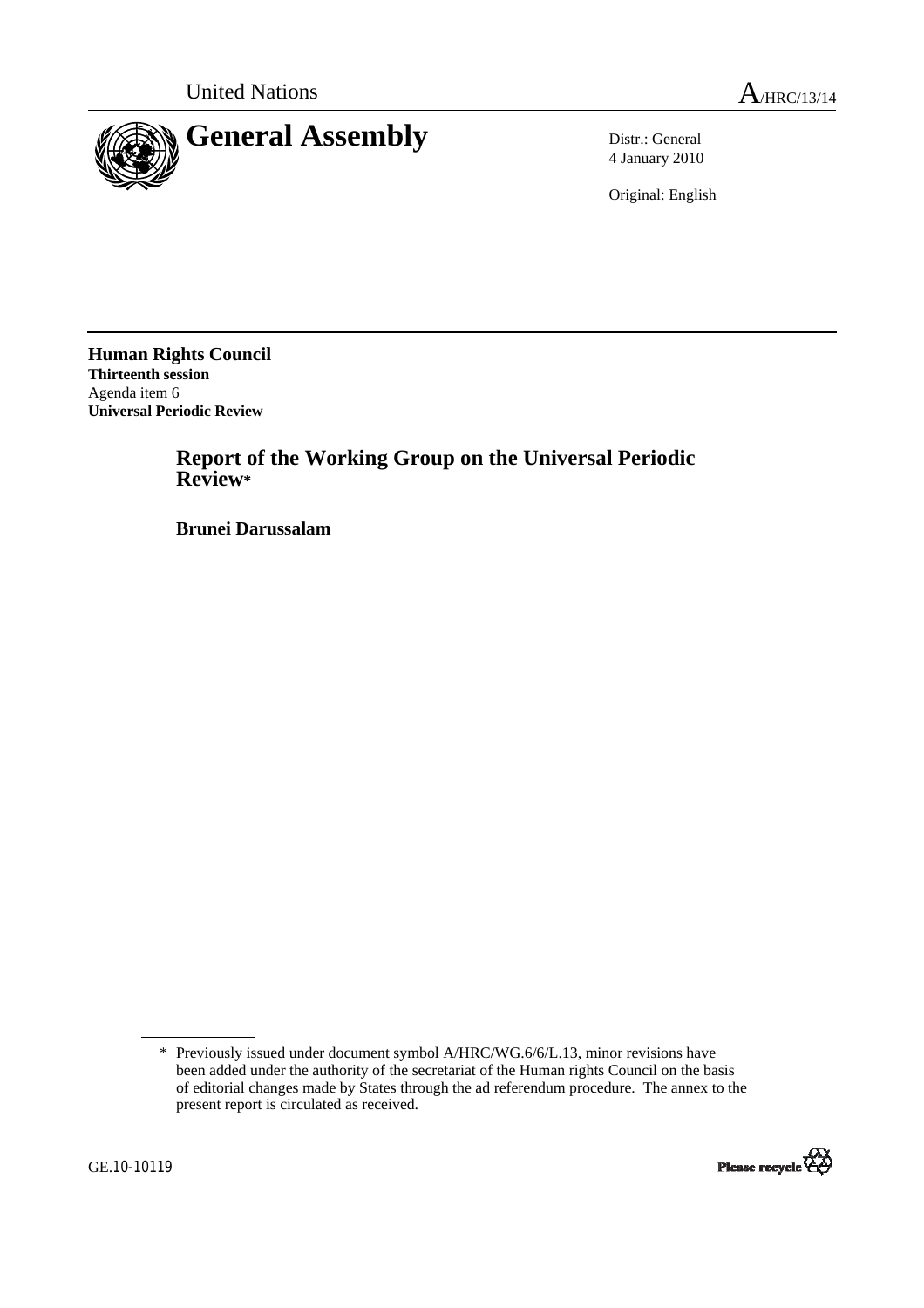### **A/HRC/13/14**

# Contents

|       |    |    | Paragraphs | Page |
|-------|----|----|------------|------|
|       |    |    | $1 - 4$    | 3    |
|       |    |    | $5 - 88$   | 3    |
|       |    | A  | $5 - 19$   | 3    |
|       |    | В. | $20 - 88$  | 6    |
|       | П. |    | $89 - 92$  | 14   |
| Annex |    |    |            |      |
|       |    |    |            | 22   |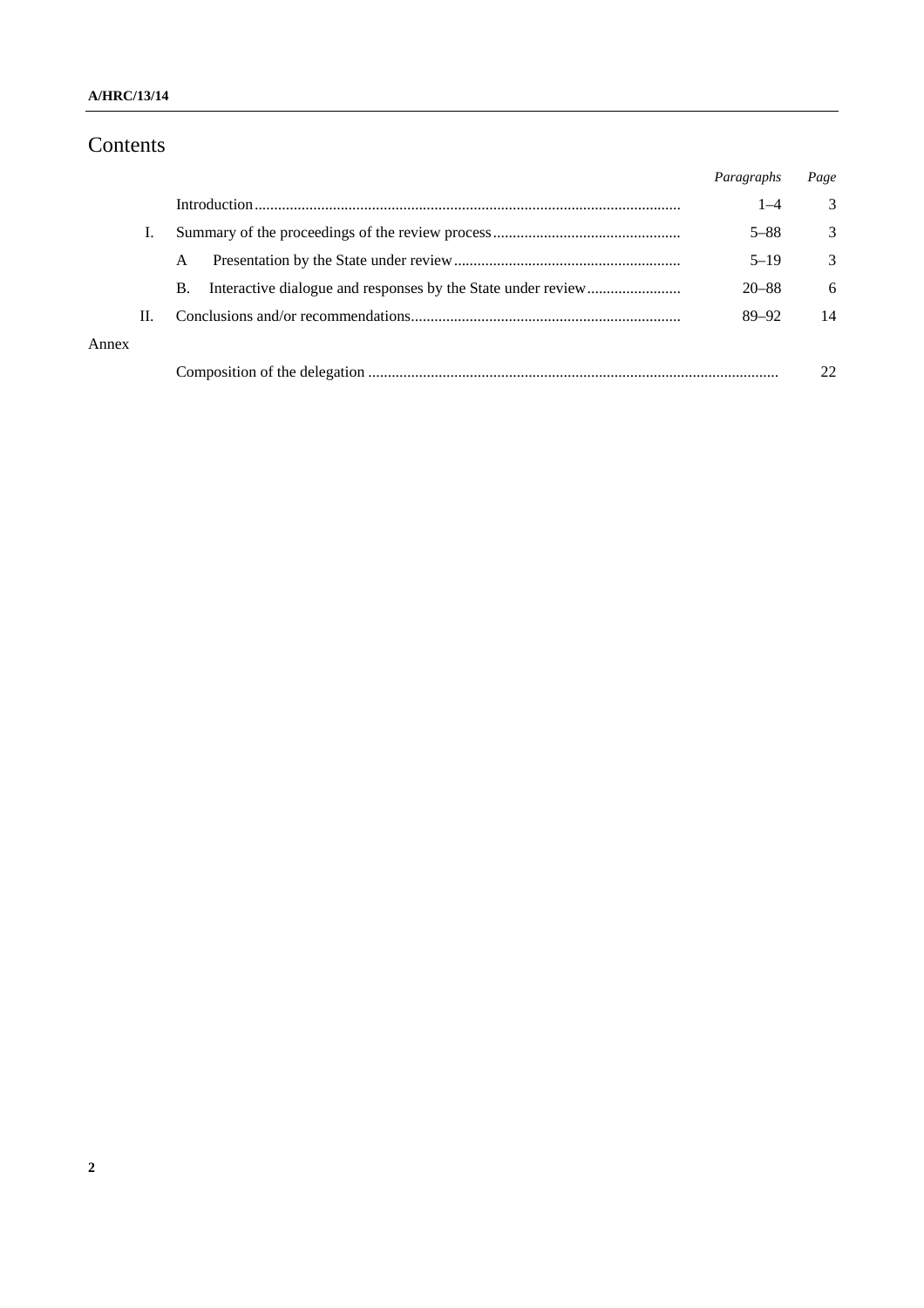# **Introduction**

1. The Working Group on the Universal Periodic Review, established in accordance with Human Rights Council resolution 5/1 of 18 June 2007, held its sixth session from 30 November to 11 December 2009. The review of Brunei Darussalam was held at the 13th meeting on 8 December 2009. The delegation of Brunei Darussalam was headed by H.E. Mr. Pehin Dato Lim Jock Seng, Minister of Foreign Affairs and Trade II. At its 17th meeting held on 11 December 2009, the Working Group adopted the present report on Brunei Darussalam.

2. On 7 September 2009, the Human Rights Council selected the following group of rapporteurs (troika) to facilitate the review of Brunei Darussalam: France, Indonesia and Zambia.

3. In accordance with paragraph 15 of the annex to resolution 5/1, the following documents were issued for the review of Brunei Darussalam:

 (a) A national report submitted/written presentation made in accordance with paragraph 15 (a) (A/HRC/WG.6/6/BRN/1);

 (b) A compilation prepared by the Office of the High Commissioner for Human Rights (OHCHR) in accordance with paragraph 15 (b) (A/HRC/WG.6/6/BRN/2);

 (c) A summary prepared by OHCHR in accordance with paragraph 15 (c) (A/HRC/WG.6/6/BRN/3).

4. A list of questions prepared in advance by Argentina, Czech Republic, Germany, Latvia, the Netherlands, Sweden and the United Kingdom of Great Britain and Northern Ireland was transmitted to Brunei Darussalam through the troika. These questions are available on the extranet of the Working Group.

## **I. Summary of the proceedings of the review process**

#### **A. Presentation by the State under review**

5. The delegation of Brunei Darussalam welcomed the universal periodic review process as an opportunity to share its experiences and perspectives in promoting and protecting human rights, as well as to give an account of what is being done and challenges that it faces.

6. Its national report had laid out the institutional and legal provisions, focusing on the Constitution, domestic legislation and policies pertaining to the promotion and protection of human rights, highlighting the rights of children, women, persons with disabilities and the elderly. It also set out policies in promoting education for all, access to health services, adequate housing, treatment and rehabilitation of offenders, economic opportunities and religious tolerance. Brunei Darussalam cited its membership of a number of regional and international organizations.

7. The delegation noted that, to put current efforts into perspective, it was important to understand the historical and cultural aspects of the country. Brunei Darussalam is an old Malay Kingdom. One of its first recorded histories from the European sources was in 1521, when Antonio Pigafetta came to Brunei Darussalam as part of Ferdinand Magellan's voyage to the Spice Islands. However, Brunei Darussalam can trace its history further back to more than a thousand years ago, when its first external relation was established, with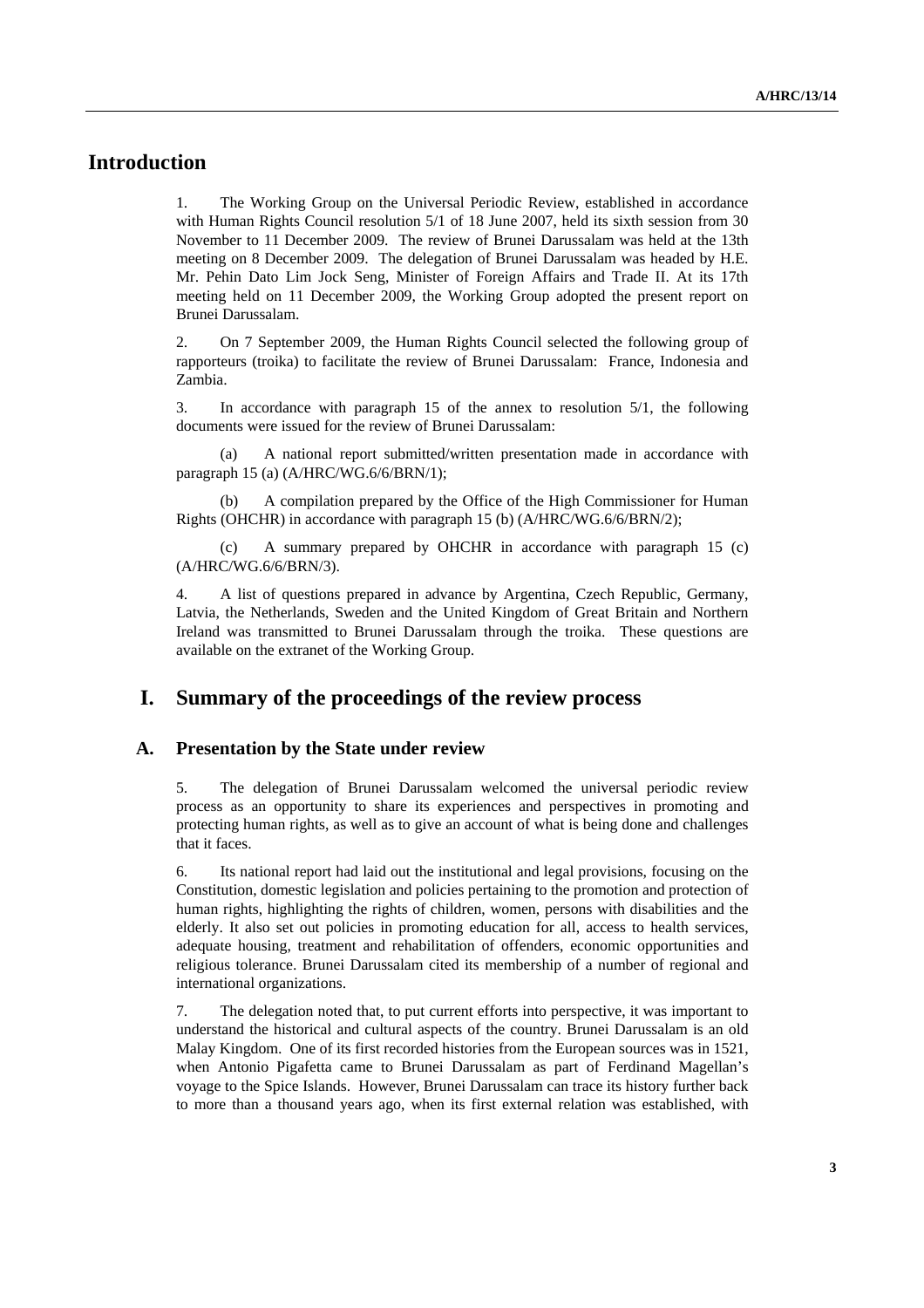China. The current system of monarchy dates back to the 15th century, which was also when Islam was established as the official religion of the country.

8. In 1888, Brunei Darussalam became a British protectorate, gaining its full independence on 1 January 1984. After the Second World War, rehabilitation took place with the help of the British and the Australians. In 1959, a written Constitution was promulgated which provided the process of election, but in 1962, an armed rebellion took place and that dark episode of its history showed that the introduction of new institutions required time. His Majesty the Sultan, who acceded to the throne in 1967, established a Committee in 2003 to look at the 1959 Constitution and make necessary amendments with the passage of time.

9. In 2004, the Legislative Council was reconstituted with 19 members and in 2005, membership increased to 21, and in 2006 to 29 members. Such developments illustrated His Majesty's commitment for people to be more involved in the decision-making process, the delegation stated, adding the emphasis on good governance. His Majesty also practiced informal consultations by meeting people when he visits villages, prays in different mosques on Fridays and by opening his palace for three days during Eid. On these occasions, people often deliver their requests and complaints in an envelope and these are attended to immediately.

10. Brunei Darussalam society revolves around its Malay culture and Islamic faith, the delegation stressed. The majority of the population is Malay and the dominant aspect in the Malay world is the institution of the family. The concept of a large extended family forms the foundation of the social fabric of society and forms the social safety net. Islam is the official religion and a way of life for the people of Brunei Darussalam. This was enshrined in the 1959 Constitution and again reflected in the amendment in 2004. However, non-Muslims can practice their religions in peace and harmony, as also enshrined in the Constitution. The harmonious inter-religious and inter-ethnic relations in Brunei Darussalam can be witnessed during Eid and during the Chinese New Year celebrations. The question of understanding and tolerance is very important. His Majesty's government therefore supports the idea of the Alliance of Civilisation, and participated in many interfaith dialogues organized by both regional and international organisations.

11. The delegation stated that looking after the welfare of his people is a simple and fundamental policy of His Majesty's government, including provision of a peaceful environment, a first-class health system, a top class educational system, adequate housing, providing for people in need, addressing poverty, ensuring food security, and jobs for the people.

12. Education remains a top priority, taking up 12 per cent of the national budget. Providing universal access to education has always been a fundamental objective of Brunei Darussalam's education policy and all levels of education in Government schools are freeof-charge. In 2007, the Compulsory Education Order was enforced to ensure all children from the age of six are in school for at least nine years, though parents in fact realize that the future of their children lies in educating them. Even after establishing many secondary schools, technical colleges and universities, the Government is continuing with its scholarship system, where students who make the grades are sent overseas to sixth form colleges and universities. This important policy of providing free education to all has led to Brunei Darussalam having one of the highest literacy rates of 94.9 per cent in Asia. The percentage of women's participation in education has also increased, with 73 per cent of the total graduates in 2007 being female.

13. The provision of a comprehensive free health-care system for the people is another priority, in urban and rural areas. The delegation cited the provision of flying medical services and the recent adequate supply, free-of-charge, of the H1N1 vaccine for the whole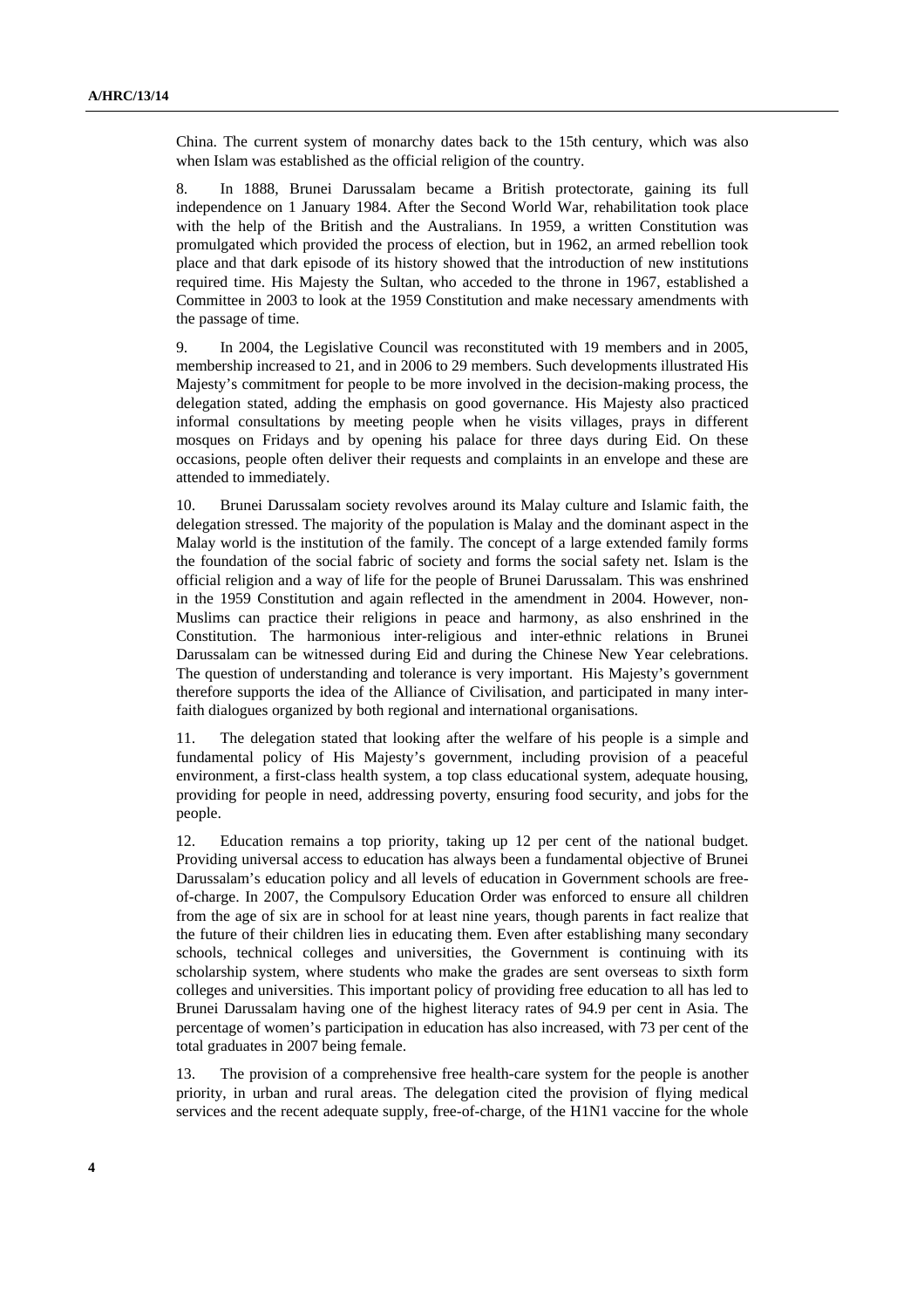population. The target, it stated, was to attain "Health for All". Emphasis is placed on the development of a healthcare system based on primary healthcare, aimed at providing a wide range of preventive, promotion, curative and rehabilitative healthcare and support services. The main policy objectives are reduction of infant mortality, diseases and disabilities, and premature deaths, thereby increasing life expectancy, improvement of the environment and control of communicable diseases.

14. On housing, the delegation cited various housing schemes since 1952, noting that in 1984, the Ministry of Development took over this task with the creation of the "Housing Development Department". Under the National Housing Programme, the Government aims to provide citizens with house ownership and proper accommodation in a pleasant environment. Other agencies such as the Islamic Religious Council and the Sultan Haji Hassanal Bolkiah Foundation also provide homes for the homeless.

15. The National Development Plan 2007-2012 has already targeted to deliver more than 12,000 houses to eligible applicants of the National Housing Scheme and Landless Indigenous Citizen Housing Scheme. A total of B\$1.2 billion has been allocated under the current plan for housing development. Brunei Darussalam has also taken into account the challenge of optimising fully the scarce land resources available for housing, as the population is projected to reach half a million by 2025. Brunei Darussalam's citizens have benefitted tremendously through the housing scheme, which also provides the basic infrastructure or necessities to further improve the standard of living, such as healthcare centres, schools and other community buildings.

16. On climate change, the delegation noted that in 1934, legislation was enacted to stop logging for export. As a result, 58 per cent of the total lands, mainly tropical rainforest, have been reserved.

17. The delegation was pleased to state that, according to the 2007/2008 UN Human Development Report, Brunei Darussalam scored 0.894 for its Human Development Index. It ranked 30th out of 177 nations. It also cited the Millennium Development Goals as providing additional impetus in its national efforts, noting that Brunei Darussalam places high priority to meet the targets. It stated that Brunei Darussalam would continue in its efforts to achieve national harmony, unity, stability and prosperity, based on ensuring equitable socio-economic development. Brunei Darussalam sees this as important in its approach to respecting the human rights of the people.

18. The delegation noted that Brunei Darussalam was also looking at the future challenges. The Government's Long-Term National Development Plan, which looks forward to the year 2035, was produced by consulting closely with people at all levels of society. With the 30-year national vision, and its related projects and programmes, the Government is committed to providing maximum health care; high quality education from early childhood onwards; easy personal access to Government and its departments and agencies; the rule of law applying equally to everyone and respect for each individual, each family and each community, whatever their background, culture or faith. At the same time, the Government ensures continued economic development through employment and future prospects.

19. It noted Brunei Darussalam's accession to related treaties on the promotion and protection of human rights, subscription to the Charter of the United Nations and to relevant United Nations decisions. Recently, Brunei Darussalam helped establish the Association of Southeast Asian Nations (ASEAN) Intergovernmental Commission on Human Rights and is looking into various relevant treaties.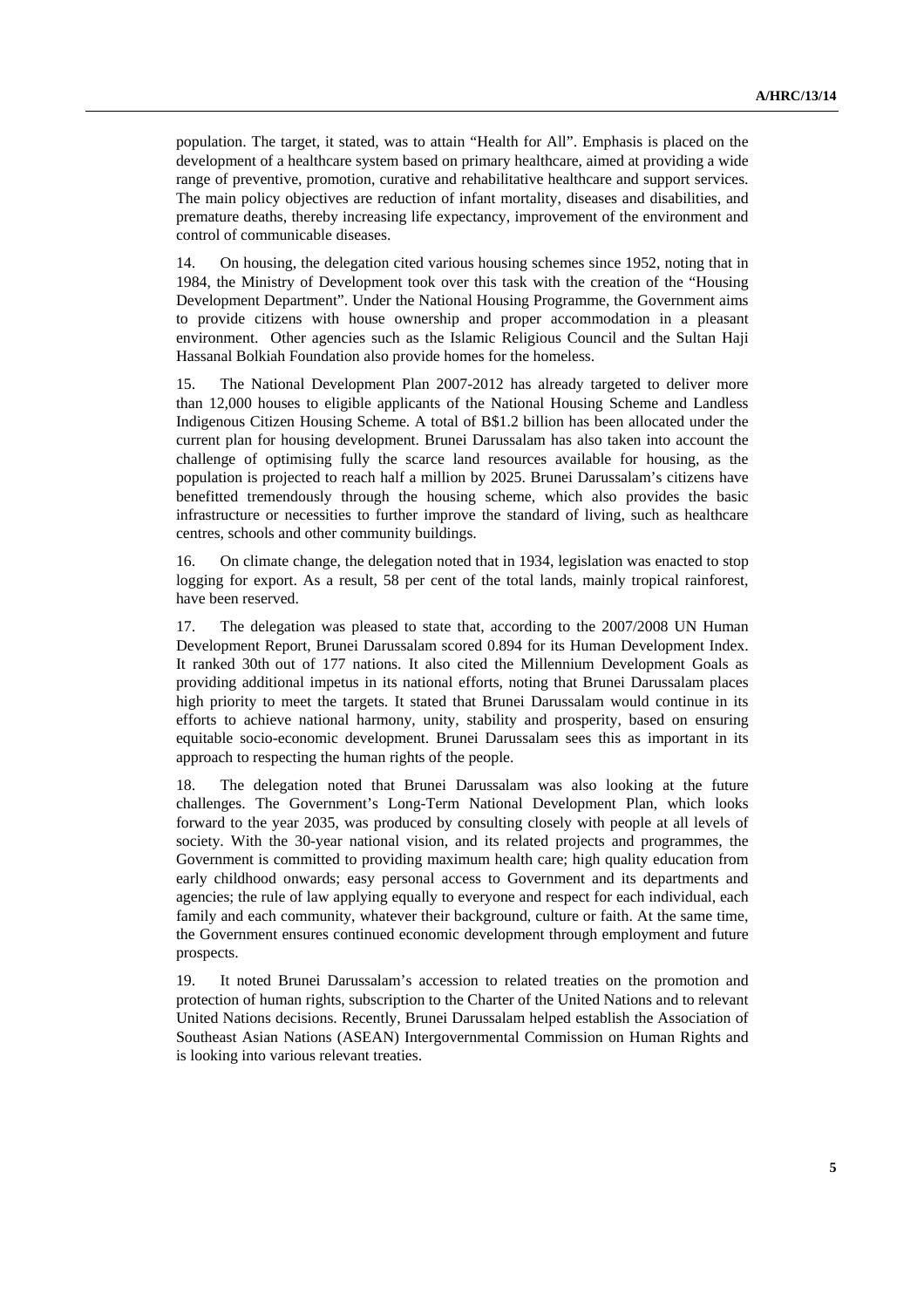### **B. Interactive dialogue and responses by the State under review**

20. During the interactive dialogue, statements were made by 54 delegations. A number of them thanked the Government of Brunei Darussalam for its comprehensive national report, its inclusive preparation and its presentation. Some delegations also welcomed Brunei Darussalam's progress in socio-economic development, citing its high ranking in the United Nations Development Programme Human Development Index. Many states noted impressive achievements in health and education, such as the high rate of literacy and the reduction in infant and maternal mortality, and highlighted that Brunei Darussalam had already accomplished almost all of its Millennium Development Goals ahead of schedule. Recommendations made during the interactive dialogue are listed in Chapter II of the present report.

21. The Lao People's Democratic Republic welcomed Brunei Darussalam's achievements in strengthening human rights and enhancing democracy. As a fellow member of ASEAN, it supported Brunei Darussalam's position on universal human rights, opposing selectivity and a double standard approach. It highlighted the full participation of Brunei Darussalam's population in the public security and public affairs of the country. It also made recommendations.

22. Cambodia expressed appreciation for the significant progress in human rights in Brunei Darussalam, particularly in economic and social spheres. It cited the high standard of living in Brunei Darussalam, complimenting the Government's efforts to eradicate extreme poverty and improve the lives of its people. Cambodia noted Brunei Darussalam's ambition to be among the top 10 countries worldwide, with a dynamic economy, sustainable per capita income, educated and well-skilled people. Cambodia encouraged it to continue the current National Development Plan (2007-2012) and the Vision 2035. It also made a recommendation.

23. Viet Nam commended Brunei Darussalam's efforts in promoting and strengthening democracy, human rights and fundamental freedoms, particularly through laws and mechanisms to protect children's rights, and in protection and promotion of women's rights, ensuring gender equality in education, employment, economic activities, healthcare and in ensuring women hold high positions in Government. Viet Nam also made recommendations.

24. Myanmar noted the practical measures to strengthen human rights without racial and religious discrimination, commending Brunei Darussalam's vibrant and prosperous multiethnic society. As a fellow ASEAN member, Myanmar encouraged Brunei Darussalam to continue its efforts to safeguard cultural and religious values. It called for Brunei Darussalam's continued cooperation with the international community to share best practices to ensure promotion and protection of economic, social and cultural rights, including the right to development.

25. Algeria congratulated the Government for its implementation of, inter alia, the right to adequate housing. It commended the policy to promote women's role in the society, through full enjoyment of the right to education and increased participation in employment. It cited International Labour Organisation figures indicating that Brunei Darussalam is one of the main host countries in ASEAN for foreign workers, who represent 30 per cent of the labour force. Algeria also made recommendations.

26. The Philippines commended Government measures in, inter alia, promoting the rights of the elderly and disabled persons, and the integration of human rights education in primary and secondary schools. The Philippines enquired about plans to consider the establishment of a national human rights institution, and made a recommendation.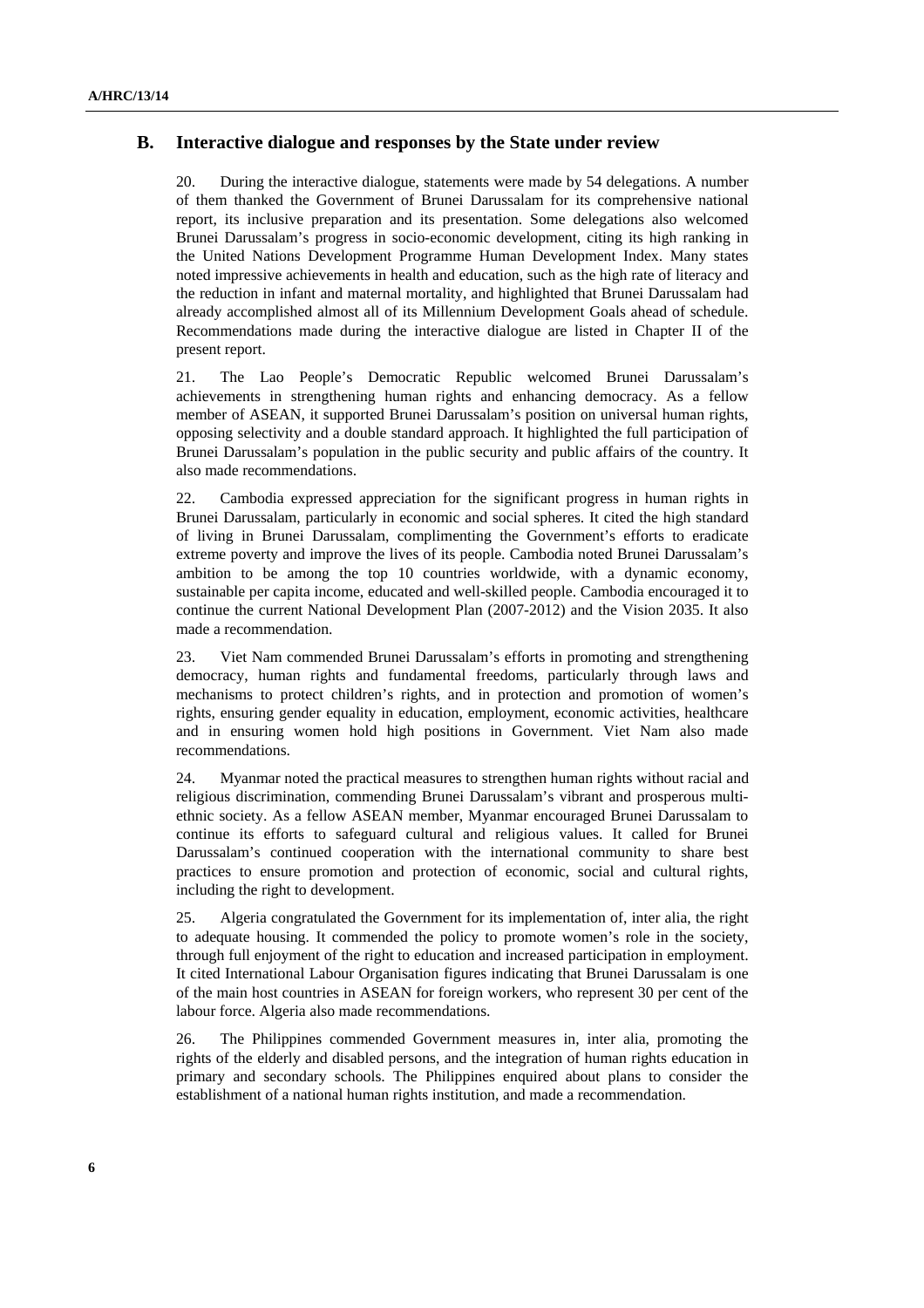27. Thailand welcomed the establishment of a ministerial-level National Council on Social Issues to identify issues, revise and promulgate legislation and ensure their effective implementation, hoping it would help ensure translation of international obligations into domestic law. It commended also the attention given to children, women, persons with disabilities and the elderly. Thailand underlined its readiness to continue cooperating with Brunei Darussalam to strengthen human rights within ASEAN. Thailand made recommendations.

28. Malaysia commended Brunei Darussalam's systematic and balanced approach in implementing civil political rights, a well as economic, social and cultural rights. Malaysia was also encouraged to note continued efforts to improve the well-being of Brunei Darussalam's people. It noted that the focus on investing substantially in public service, education, public health care, welfare and employment would further improve the human rights situation. Malaysia made recommendations.

29. Singapore commended Brunei Darussalam's impressive efforts to safeguard the welfare and future of its people, while also preserving its cultural traditions and social values. It noted the education policy, the 2007 Compulsory Education Order and the launch of the 21st Century Educational System. Commending Brunei Darussalam's efforts to eradicate poverty through policies aimed at raising the standard of living for all, Singapore especially applauded the Government's distribution of B\$90 million in Muslim charity funds in 2009 to more than 4,000 poor households. It also cited the 2009 pension scheme, which would give pensioners an additional monthly annuity for at least 20 years after retirement.

30. The Netherlands noted that Brunei Darussalam had not acceded to most of the core international human rights instruments and had made broad reservations to the Convention on the Elimination of All Forms of Discrimination against Women (CEDAW) and the Convention on the Rights of the Child (CRC). The Netherlands also expressed that the Penal Code does not criminalize marital rape if the wife is not under 13 years of age, and the rape of men and boys. It further expressed concern at the existence of criminal sanctions against "carnal intercourse against the order of nature" and that such provisions may be applied to criminalize sexual activity between consenting adults. The Netherlands made recommendations.

31. Qatar noted considerable achievements in human rights, which are guaranteed by the Constitution and national laws. Such achievements, including in the areas of education, security, institution building and the environment, as well as economic and social rights generally, were made within the framework of Brunei Darussalam's long term development plans and in accordance with United Nations standards, with the aim of fulfilling the Millennium Development Goals.

32. Belarus noted Brunei Darussalam's achievements in the area of economic and social rights, with specific attention to the special needs of children, including orphans and disabled children. In relation to children's rights, Belarus highlighted recent measures, including the creation of juvenile courts. Belarus made a recommendation.

33. Indonesia observed notable socio-economic development of Brunei Darussalam since its independence, accompanied by political and social stability, which enhanced the living standards and enjoyment of the human rights of its citizens. Indonesia noted with appreciation Brunei Darussalam's support for the establishment of the ASEAN Intergovernmental Human Rights Commission and encouraged the establishment of a national human rights institution in Brunei Darussalam. Indonesia asked if Brunei Darussalam had plans to accede to further core human rights treaties in the foreseeable future. Indonesia made a recommendation.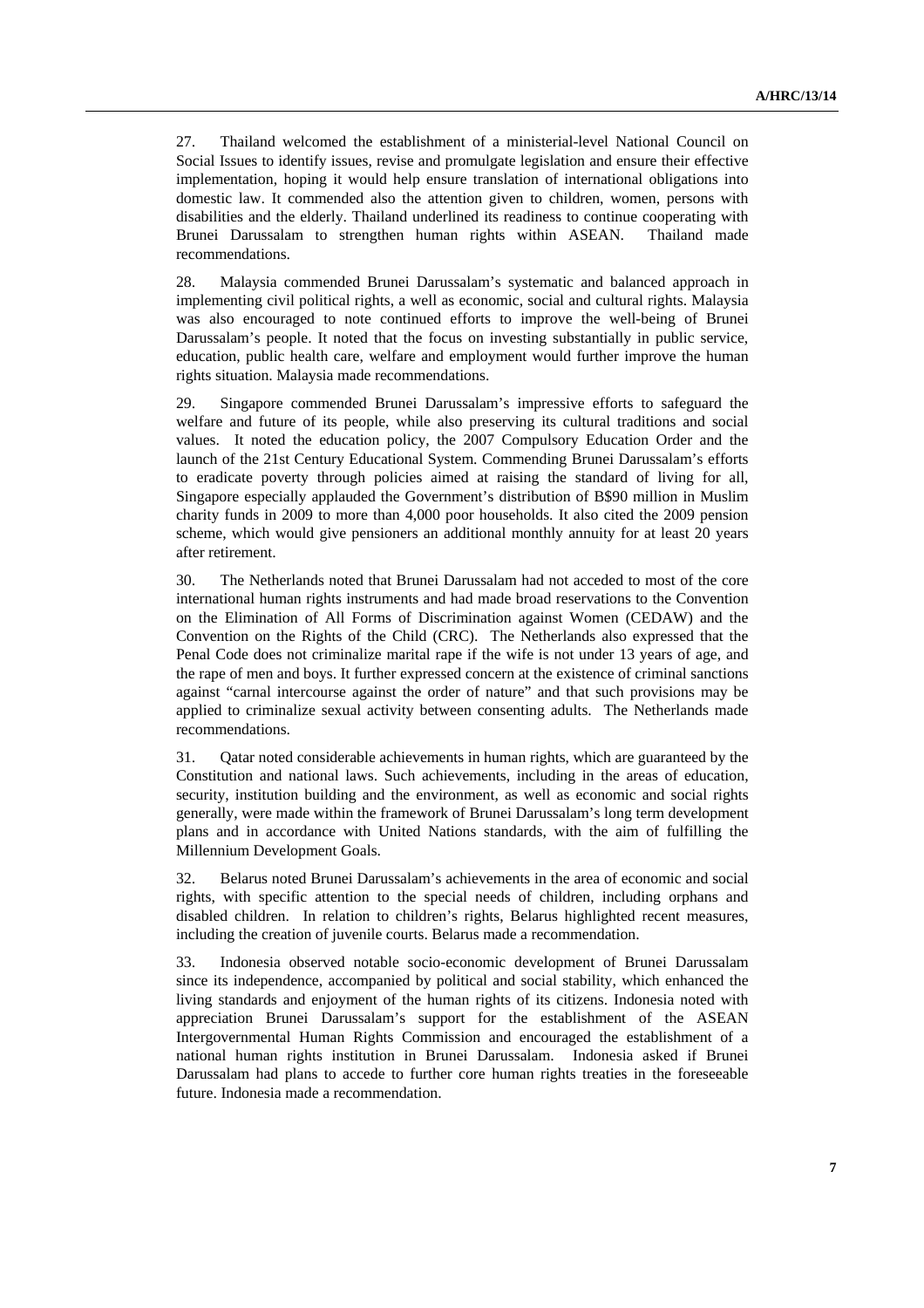34. Turkey asked whether a timetable had been set to sign and ratify treaties such as the International Convention on the Elimination of Racial Discrimination (ICERD), the Convention on the Rights of Persons with Disabilities (CPRD) and the Optional Protocol to the Convention on the Rights of the Child on the Involvement of Children in Armed Conflict (OP-CRC-AC). It welcomed the adoption of various legislative measures with respect to children's rights, but noted that the age of criminal responsibility was set at seven years. It encouraged raising this age to an internationally acceptable level and establishing a juvenile system in line with recommendations of the Committee on the Rights of the Child. Given that the last execution in Brunei Darussalam took place in 1957, it encouraged Brunei Darussalam to consider recommendations made for abolition of the death penalty. Turkey made a recommendation.

35. Oman commended Brunei Darussalam's efforts to meet the needs of its people and protect and strengthen their rights, including their rights of access to health care and education as well as economic and other opportunities. Oman also paid tribute to Brunei Darussalam's work to promote the rights of women, children and the elderly, and made a recommendation.

36. Brazil commended, inter alia, Brunei Darussalam's eradication of extreme poverty. It expressed concern about information regarding corporal punishment of children, and in relation to migrants in irregular situations, as well as about alleged incidents of arbitrary deprivation of liberty under the Internal Security Act. It asked about further measures to combat ethnic, religious and gender discrimination and guarantee fundamental freedoms such as freedom of expression, association, religion and belief. Brazil made a number of recommendations.

37. The United Arab Emirates commended Brunei Darussalam for its progress in the area of human rights and fundamental freedoms, as well as efforts to ensure the achievements of Millennium Development Goals and raise the living standard of its people. A recommendation was made.

38. Mexico recognized efforts to promote and respect human rights, and stressed important legal and institutional progress made in the areas of literacy, health and combating corruption. Mexico congratulated Brunei Darussalam for its recent efforts and commitment to ratifying ICERD and CRPD. Mexico asked about measures to ensure gender equality in the law, including with regards to family legislation. Mexico made recommendations.

39. Germany expressed concerns related to the minimum age of criminal responsibility and the lack of a juvenile justice system. It asked how Brunei Darussalam would ensure full compatibility with its obligations under articles 37, 39 and 40 of CRC in this regard. Germany made a number of recommendations.

40. Australia commended Brunei Darussalam on the high standard of living provided to its citizens. It noted the establishment in 2008 of the National Council on Social Issues and encouraged Brunei Darussalam to share examples of this Council's promotion of human rights. Australia asked for clarification on Brunei Darussalam's efforts to ensure freedom of religion. It welcomed Brunei Darussalam's consideration towards becoming party to several major human rights treaties, including the ICERD. Australia made recommendations.

41. Pakistan noted Brunei Darussalam's commitment to human rights as reflected in its constitutional provisions, policies and efforts. It expressed appreciation for Brunei Darussalam's eradication of extreme poverty. Pakistan congratulated Brunei Darussalam for introducing a long-term development framework under "Brunei Vision 2035" based on eight strategies. Pakistan also made recommendations.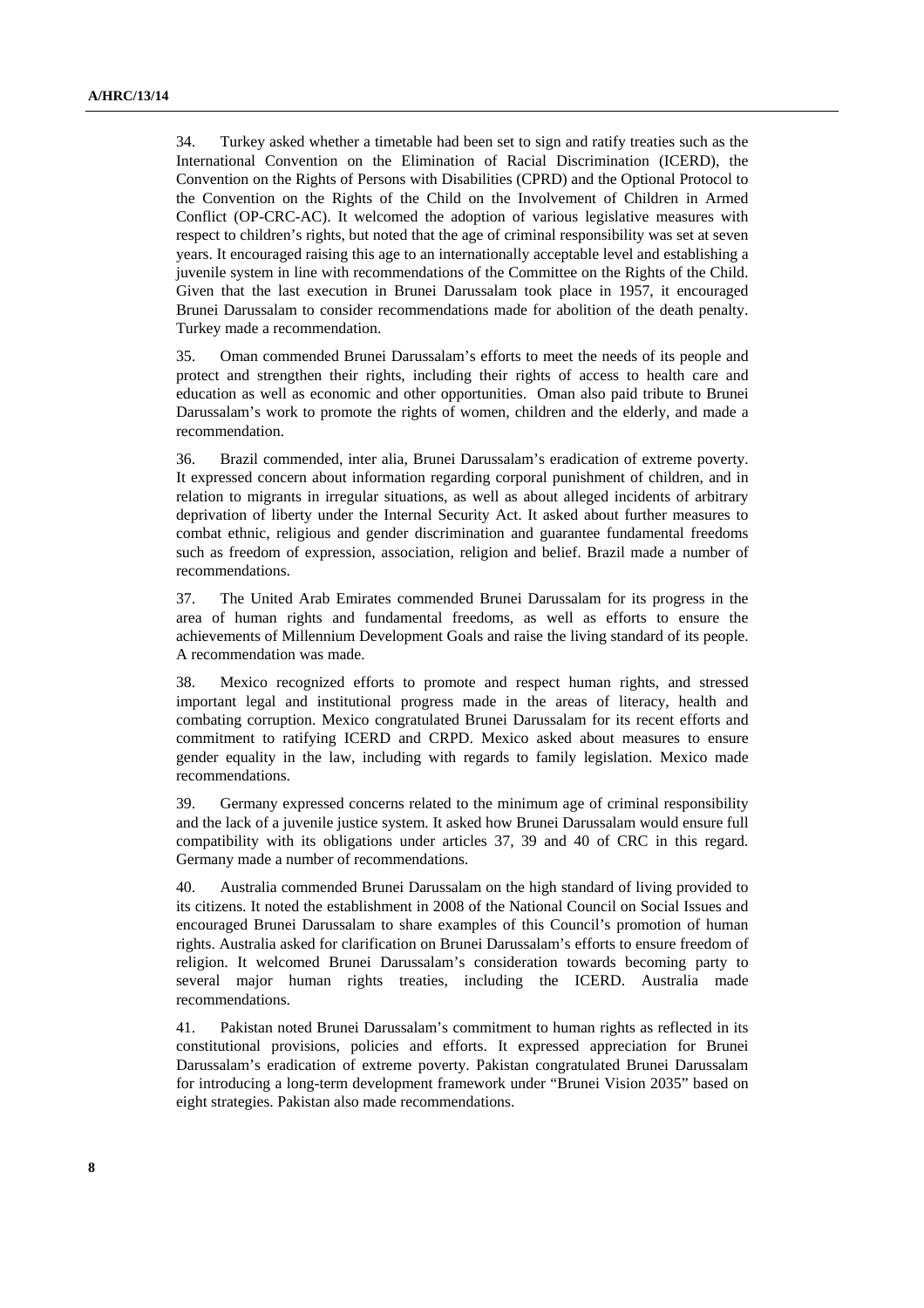42. Canada encouraged Brunei Darussalam's continued cooperation with the Human Rights Council. It appreciated Brunei Darussalam's participation in launching the ASEAN Intergovernmental Commission on Human Rights and hoped for its active engagement. Canada made recommendations.

43. Egypt acknowledged Brunei Darussalam's focus on gender equality and women's empowerment for the advancement of women, including through improving literacy rates for girls and increasing the participation of women in the labour force. It sought further information on progress achieved and lessons learned. Egypt made recommendations.

44. Slovenia welcomed Brunei Darussalam's work regarding the right to adequate housing and future plans in this regard. It noted with concern however that Brunei Darussalam was neither a party to most core international human rights treaties nor to core International Labour Organization (ILO) conventions. Slovenia also noted that existing legislation did not criminalize marital rape, including against children, and expressed concern over restrictions on freedom of expression and media, especially through the Sedition Act and Newspaper Act. Slovenia made recommendations on the above issues.

45. Bahrain appreciated Brunei Darussalam's efforts in promoting and protecting human rights and fundamental freedoms and its achievements in adopting legislation for the protection of women's rights and in relation to trafficking in persons. Bahrain also commended the strong support women's issues enjoy from the Council of Women, a nongovernmental organization comprising 14 associations and working on the advancement of women. Bahrain made a recommendation.

46. Spain congratulated the Government for signing CRPD and welcomed the possibility of its prompt ratification. Spain also encouraged Brunei Darussalam to sign and ratify ICERD and OP-CRC-AC. Spain made a number of recommendations.

47. Chile asked Brunei Darussalam about measures being considered to adjust the minimum age of criminal liability to international human rights standards. Chile made recommendations relating to ratifications, Council special procedures, corporal punishment and the death penalty.

48. Sweden expressed concern about Brunei Darussalam's restrictions on freedom of speech and of the press, including that it is an offence to criticize the Government, the Sultan and his family, and reports of self-censorship. It also noted the criminalisation of same-sex consensual sexual activity, noting that there were no known reports of the law being used in the preceding years. Appreciating explanations on the cultural and social background of Brunei Darussalam and the information on combating domestic violence, Sweden remained concerned about women's and children's rights, the freedom of religion, arbitrary detentions and the death penalty. Sweden made recommendations.

49. Italy welcomed the de facto moratorium on death penalty in Brunei Darussalam since 1957. It expressed concerns on the broad use of corporal punishment in Brunei Darussalam, discriminatory practices against non-Muslims, and on State control over media, including electronic media and the Internet. Italy made a number of recommendations.

50. France made three recommendations relating to the abolition of the death penalty, reinforcement of protection for women and children through modification of the law on marital rape, and on respect for the rights of migrant workers.

51. Norway asked how Brunei Darussalam had included representatives of civil society in the UPR reporting process and how it intended to include these actors in the follow-up process. It recognized the increase of women in Brunei Darussalam's labour force, including in the civil service, and asked about measures to secure a larger share of women in senior management positions in the civil service. It also noted that all newspapers need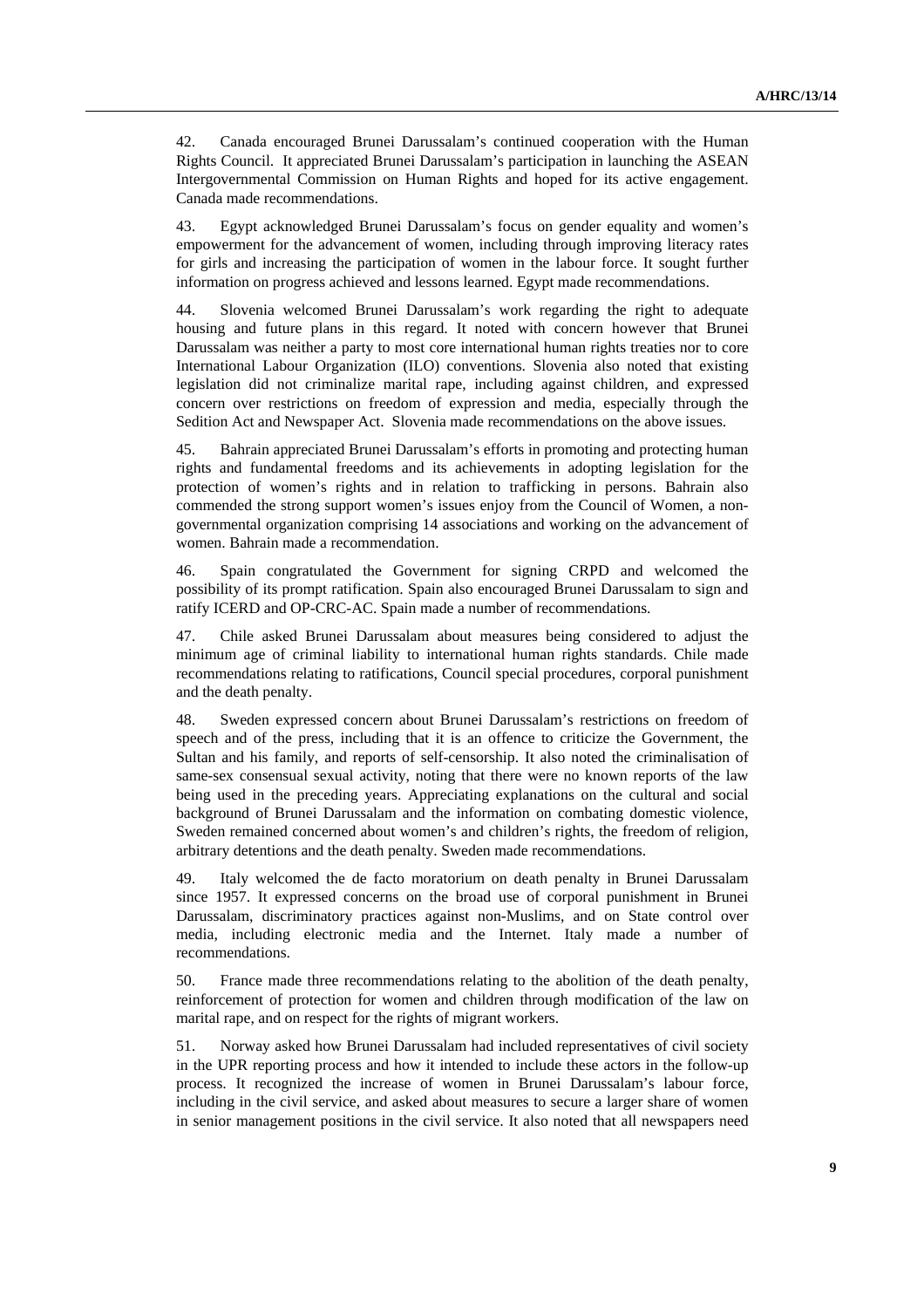an annual publishing permit from the Minister of Human Affairs and that all nongovernmental organizations need to obtain a license from the government and made recommendations on these aspects, among others.

52. The Islamic Republic of Iran appreciated Brunei Darussalam's efforts and strong commitments to promote and protect human rights and to address challenges. It commended Brunei Darussalam's eradication of extreme poverty. It sought further information on the Compulsory Education Order and its achievements. Commending Brunei Darussalam's emphasis on family values, it also highly appreciated the application of Shari'ah law in the legal system. Iran made recommendations.

53. The United States of America commended Brunei Darussalam's enforcement of labour statutes protecting workers from abusive employers, but was concerned that enforcement was not as robust in cases involving unskilled foreign workers. It remained concerned at restrictions on religious freedom, including the ban on religious groups such as the Baha'I, bans on proselytizing by religious groups other than the Shafi'i school of Islam, and bans on the importation of religious materials such as the Bible, the establishment of new places of worship, and the teaching of other religious traditions. It made a number of recommendations.

54. The Republic of Korea noted with appreciation the establishment of the National Council on Social Issues to address such issues as poverty, women and family, persons with disabilities and the aged. It commended the remarkable advancement of women, particularly in the civil service, of which women constitute about 56 per cent. It appreciated Brunei Darussalam's signing CPRD and made recommendations in this regard. It also welcomed Brunei Darussalam's voluntary pledge to continue to work closely with nongovernmental organizations s and encouraged such engagement.

55. Venezuela highlighted the excellent and comprehensive healthcare system put in place by the Government through its national healthcare plan 2000-2010, which offers basic free health care services for the entire population. Venezuela made a recommendation.

56. China appreciated Brunei Darussalam's commitment to poverty elimination and improving people's living standards. It noted in particular that Brunei Darussalam had set up the National Council on Social Issues and adopted many legal measures to protect the right of women, children, people with disabilities, the elderly and other vulnerable people. China acknowledged that Brunei Darussalam valued education and that 17 per cent of its gross domestic product was accounted for in education. It noted with interest the Brunei Darussalam vision for the year 2035 and asked for further elaboration on targets set in the vision for promotion and protection of human rights.

57. Japan commended Brunei for maintaining a high standard of education, reflected in the 94.9 per cent adult literacy rate, for providing education free-of-charge up to university level and guaranteeing equal opportunities in education. Japan asked, in relation to the human rights of foreign workers, about the contents and implementation of the Employment Order 2009 and the Employment (Domestic Workers) Regulation 2009. It also asked what improvements had been made to the situation in response to the recommendation made by the Committee on the Rights of the Child in 2003 to abolish corporal punishment. Japan made a recommendation.

58. Latvia noted, citing the Committee on the Rights of the Child, good education indicators, the broad scope of education and high enrolment rates. Latvia touched upon the issue of standing invitations to special procedures and made a recommendation in this regard.

59. The United Kingdom acknowledged Brunei Darussalam's success in achieving peace and stability, economic prosperity and positive social indicators, and forging of a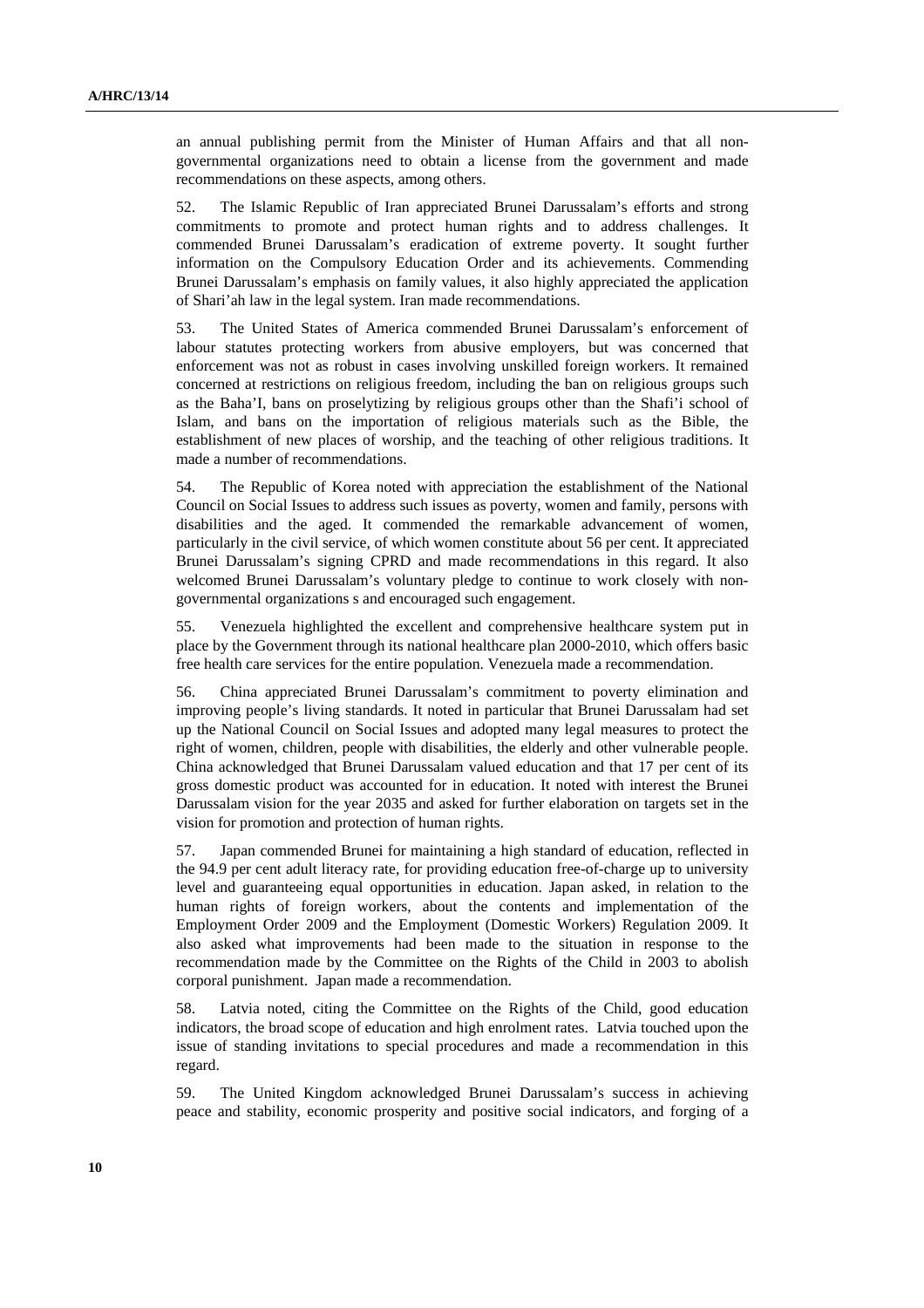close-knit society with a strong national identity, traditions and culture. It welcomed Brunei Darussalam's engagement with the Commonwealth Parliamentary Association and its role in forming the ASEAN Intergovernmental Commission on Human Rights. Recognising Brunei Darussalam's reputation for tolerance and openness, it expressed concern about restrictions on religious freedoms, treatment of ethnic minority in fields such as education, health and housing, and use of religion to justify reservations to international human rights treaties. Welcoming laws protecting vulnerable groups, it noted that some ethnic minorities are excluded from receiving such subsidies and support. It did not see the rationale for Brunei Darussalam's continuation of its emergency laws since 1962. The United Kingdom made recommendations.

60. Nigeria welcomed Brunei Darussalam's efforts in incorporating all ratified international instruments into the country's domestic legislation, especially those concerning the rights of children, pensioners or persons with disability. It also commended great success Brunei Darussalam made, inter alia, in the provision of quality housing for its citizens. Nigeria made one recommendation.

61. Uzbekistan noted Brunei Darussalam's efforts to ensure human rights and fundamental freedoms, including through active international and regional cooperation. It highlighted the positive results with regard to the rights of women, children and the elderly, advances in the health sector as well as Brunei Darussalam's commitment to continue its cooperation with non-governmental organizations for further economic and social development.

62. Slovakia expressed appreciation for the non-application of the death penalty since 1967. It raised concerns about the 1958 Newspaper Act, the related Local Newspapers Order of 2001, restricting the printed media. It also cited the Internal Security Act, which allows for detention without trial for up to two years, without access to legal counselling. Slovakia also made recommendations.

63. Azerbaijan congratulated Brunei Darussalam for, inter alia, eradicating extreme poverty, raising living standards and increasing life expectancy. Azerbaijan noted a high level of ethnic and religious tolerance in Brunei Darussalam, and enquired about practical measures to protect migrants' rights and combat human trafficking. Azerbaijan made recommendations.

64. New Zealand noted evidence of Brunei Darussalam's impressive achievements in, inter alia, reducing poverty and enhancing economic prosperity. It hoped that Brunei Darussalam would soon sign and ratify ICESCR. It suggested that visits by the Special Rapporteurs on freedom of religion or belief, on freedom of expression, on torture, and on violence against women would be valuable to the dialogue between Brunei Darussalam and the international human rights community. New Zealand made recommendations.

65. Bangladesh noted significant progress in, inter alia, housing, human development and living standards due to a pragmatic policy framework adopted by the Government, with positive implications for the enjoyment of human rights. Bangladesh also made recommendations.

66. Morocco applauded the implementation, in April 2008, of the National Council on Social Issues, asking how the Council and its special committees would work. Morocco welcomed the importance given to the issue of development, particularly Brunei Darussalam's vision for 2035 that will enable consolidation of the country's development and enjoyment of human rights. Morocco sought further information about Brunei Darussalam's effort in the area of education, and human rights education, particularly within the school curriculum.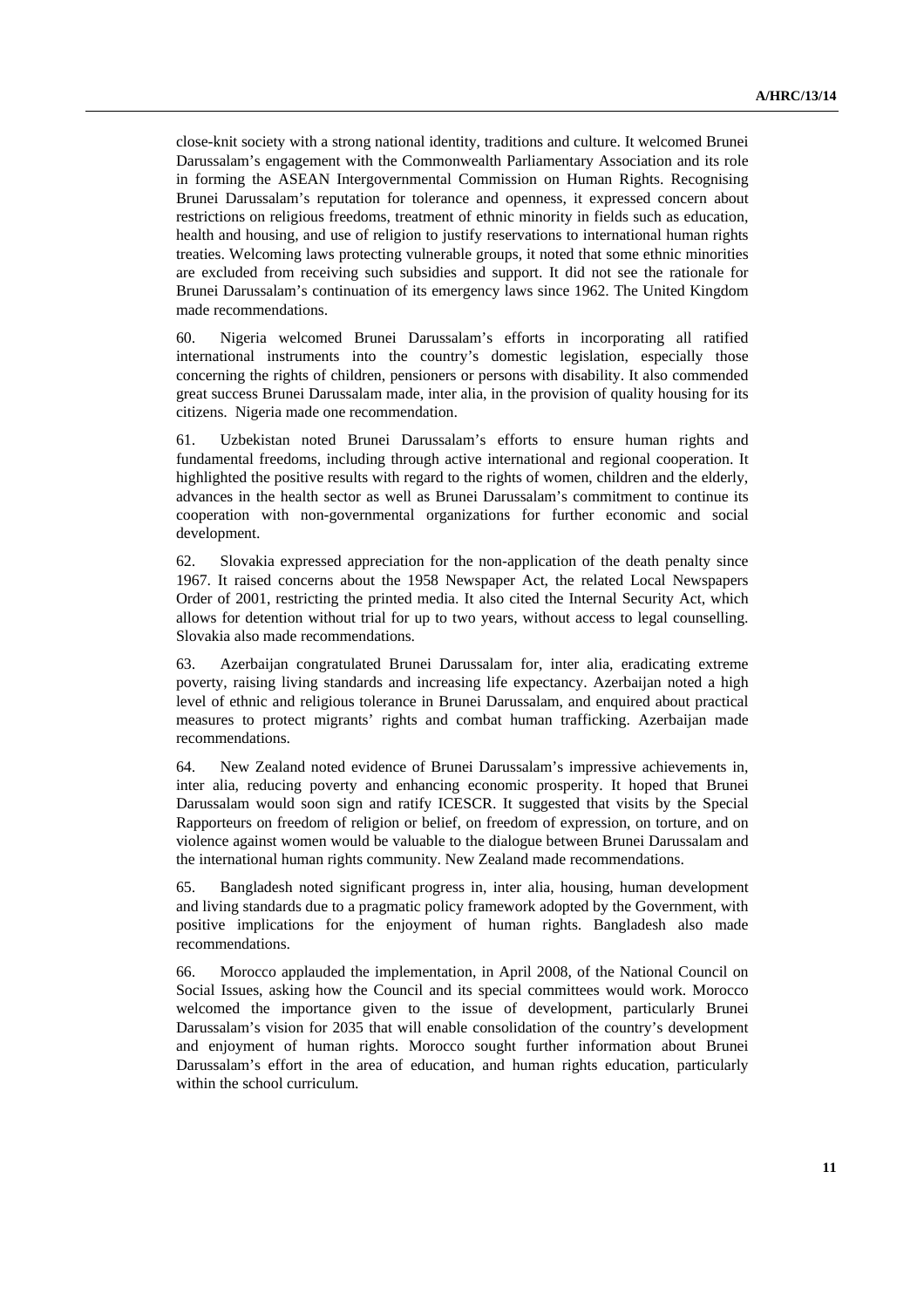67. Senegal highlighted achievements, perspectives and difficulties in the protection and promotion of human rights. It welcomed the Government's commitment to continue and strengthen its interaction with the civil society, and the appeal to receive greater technical assistance from the international community, including from relevant United Nations human rights mechanisms. Senegal encouraged the Government to accede to and ratify further core international instruments. Senegal also noted the ongoing achievements of the "Ambitions of Brunei Darussalam 2035" project and encouraged Brunei Darussalam in present efforts to promote and protect human rights, calling upon the international community to support it.

68. Saudi Arabia noted the recent adoption of legislation to promote and protect human rights, including the rights of women and children. It commended the importance placed by Brunei Darussalam on protection of family values. With due regard to the progress achieved in human rights and in realising the Millennium Development Goals, it made recommendations for the continuation of Brunei Darussalam's efforts.

69. Cuba applauded particularly the free access to health care for all citizens and permanent residents. It highlighted efforts undertaken by the country to prevent HIV/AIDS and to provide care for those who are affected by this pandemic, especially women and young people. Cuba also made recommendations.

70. Portugal welcomed Brunei Darussalam's identification of challenges, progress, constraints and priorities in the protection and promotion of human rights. It noted, however, that Brunei Darussalam had not acceded to some of the main human rights instruments. It asked whether Brunei Darussalam intended to amend legal provisions, including the Penal Code, to replace the death penalty with other penalties, noting that executions no longer occur in the country. It also asked whether the minimum age of criminal responsibility remained seven years. Portugal made recommendations.

71. Jordan commended Brunei Darussalam for its efforts to promote human rights, including through the adoption of pertinent legislation and by empowering local communities. Jordan expressed appreciation for efforts to strengthen the institutional framework, including establishment of bodies focused specifically on children, and hoped that Brunei Darussalam would continue to appropriately support these bodies. Jordan also made recommendations.

72. Bhutan noted impressive progress in all domains of human development, and the importance of education and health care for the overall enjoyment of human rights. It made recommendations in this regard.

73. Argentina noted the increased access for women in the labour force. It also noted that Brunei Darussalam is an abolitionist state, although the death penalty is still present in its legislation. Argentina made a number of recommendations.

74. The Syrian Arab Republic commended Brunei Darussalam for its approach of promoting and protecting human rights through safeguarding the welfare of all, especially the vulnerable. It also appreciated the importance placed by Brunei Darussalam on religious freedom and tolerance as well as its role in the Alliance of Civilizations. The Syrian Arab Republic expressed appreciation for Brunei Darussalam's efforts in achieving development, and made a recommendation.

75. In response to questions and comments during the interactive dialogue, the delegation of Brunei Darussalam thanked all the speakers for their questions and recommendations. In relation to comments regarding the Millennium Development Goals, the delegation noted that Brunei Darussalam was close to achieving them before 2015.

76. With regard to the elaboration of its national report and the role of civil society, Brunei Darussalam highlighted that there has been an extensive process and expressed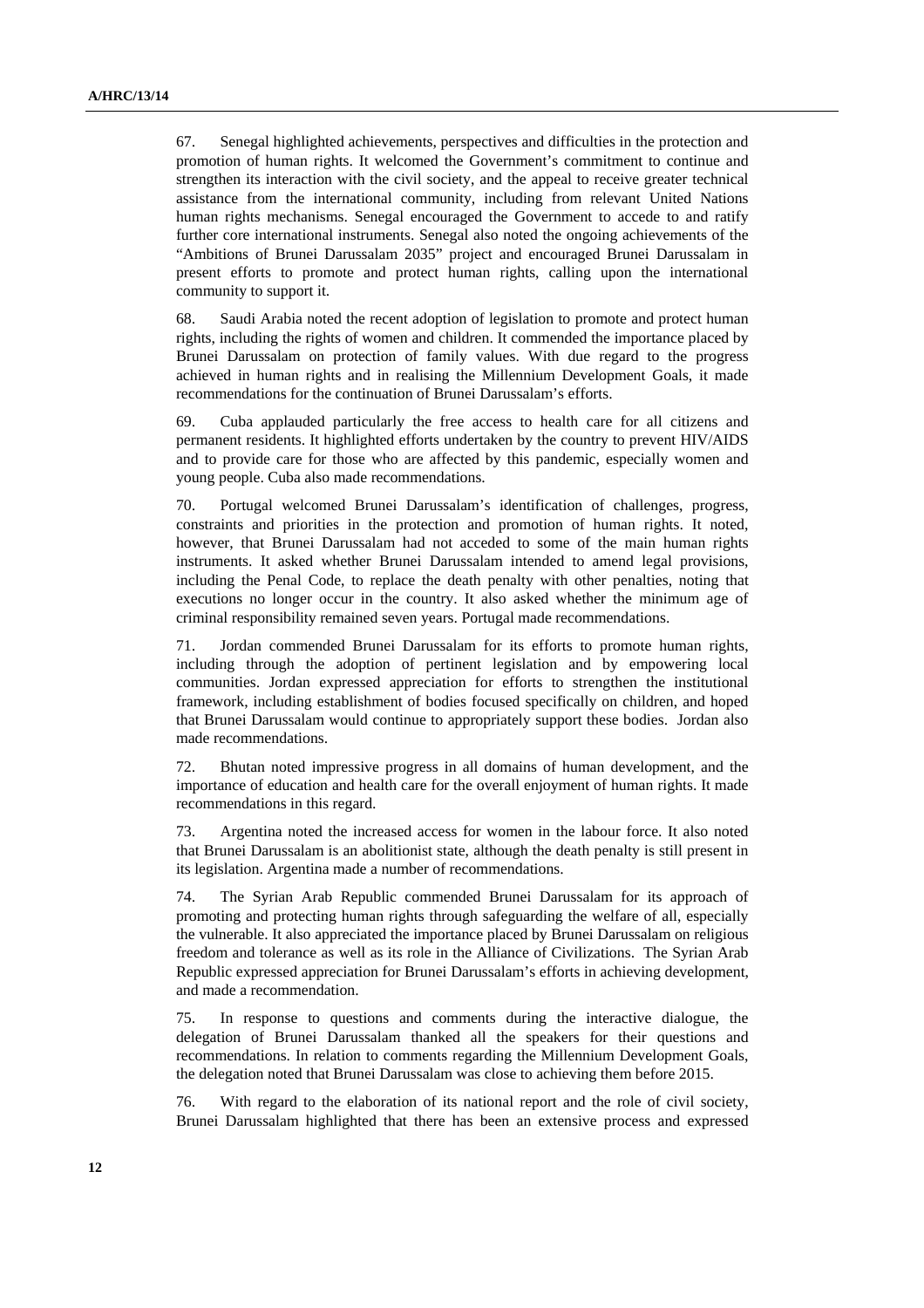appreciation for the role of non-governmental organizations, which had been fully involved in the preparation of the national report and whose interest in the process was also reflected by their presence in the room.

77. With regard to questions on the ratification of human rights instruments, Brunei Darussalam noted that this concerned five treaties as mentioned in its national report, and that Brunei Darussalam was looking at all others.

78. On the question of a national human rights institution, Brunei Darussalam explained that it had an inter-agency consultative mechanism on human rights, in which nongovernmental organisations and civil society were also represented. Regionally, Brunei Darussalam worked with other ASEAN countries in setting up the ASEAN Intergovernmental Commission on Human Rights as well the ASEAN Commission on the Promotion and Protection on the Rights of Women and Children, which is to be established by April 2010. This set the stage for further understanding of the role and functions of a human rights institution. It was also an opportunity for Brunei Darussalam to share its best practices as well as learn from others on ways to promote and protect human rights.

79. On children's rights, Brunei Darussalam stated that the Government had made great efforts to ensure that the welfare of all citizens was well taken care of. This was apparent in both the Syariah law and Civil law which ensured the rights of children were protected without discrimination.

80. In relation to questions on corporal punishment and sexual violence, Brunei Darussalam explained that its society was underpinned by the family system, but that there were also specific laws that sought to address all forms of physical and psychological violence and sexual abuse against children. These laws were generally in conformity with the principles and articles ofCRC. Furthermore, regular and systematic awareness programmes were undertaken by the Department of Community Development to publicize and sensitize society on the rights of the child, for instance, by having weekly road shows in schools and weekly media programmes. On corporal punishment in schools, the delegation indicated that it had been prohibited since 1984.

81. With regard to women's rights, it was noted that protective legislation existed both in Civil and Syariah laws, such as the Married Women Act and the Islamic Family Law Order 1999.

82. In relation to recommendations concerning standing invitations for special procedures, Brunei Darussalam noted that, should there be any such request, Brunei Darussalam would definitely welcome this.

83. On migrant workers issues, Brunei Darussalam welcomed workers of other nationalities provided they fulfilled established labour and immigration requirements to ensure their rights and welfare were protected. The Employment Order 2009, which was passed in September and its Employment (Domestic Workers) Regulations 2009, provided comprehensive measures to further stabilize security, welfare, safety and the protection of workers' rights by taking into account the standards of the International Labour Organizations. This Order incorporated aspects such as legal action in the event of nonpayment of salary, worker health, accommodation and medical care standards as well as responsibility for repatriation expenses. It covered all employees with no differentiation between local and foreign employees. In 2008, there were approximately, 87,000 foreign workers working in Brunei Darussalam, constituting about a third of the population.

84. With regard to sexual-related matters, Brunei Darussalam re-iterated that the core value of Brunei Darussalam society was the family institution as the basic unit of society. Family values were an important factor in development as well as in securing a safe and loving environment. Tradition and cultural factors also played an important role.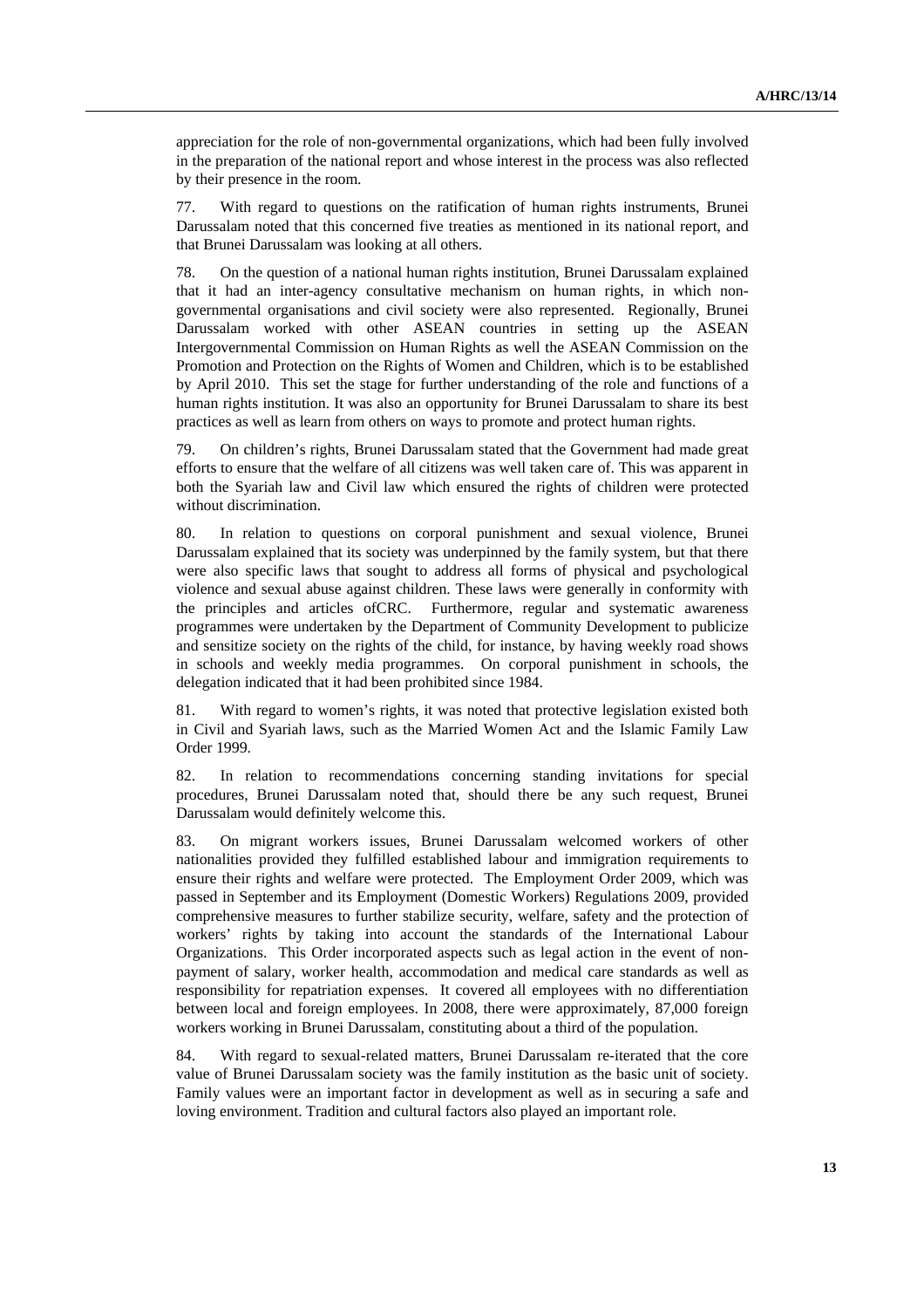85. On freedom of the press and expression, the delegation stated that the existing law was to ensure the maintenance of peace and harmony in the country and to avoid raising discontent or disaffection among the population. Brunei Darussalam valued the long existence of peace, stability and security of the country. The Newspaper Act did not prohibit the freedom of expression, and appropriate channels existed for people to express their opinions or views.

86. On the subject of religious tolerance, it was explained that the official religion in Brunei Darussalam, since the 15th century, was the Islamic religion. However, in accordance with the Constitution, other religious faiths could be practiced in peace and harmony, and there were no inter-ethnic or inter-religious problems in Brunei Darussalam.

87. With regard to questions on capital punishment, Brunei Darussalam acknowledged that this still existed in Brunei Darussalam, but was not exercised. However, such punishment was reserved for the most severe and serious crimes in ensuring the safety and security of the people were well preserved.

88. Brunei Darussalam once more thanked the President, the Bureau and the Secretariat for their support, comments and recommendations, and non-governmental organizations for their presence during the review process.

### **II. Conclusions and/or recommendations**

**89. The following recommendations enjoy the support of Brunei Darussalam Darussalam:** 

**1. Consider acceding to the remaining major international human rights law instruments (Egypt); consider acceding to the core international human rights instruments (Azerbaijan); consider accession to core international human rights instruments, as appropriate (Jordan); accede to the core international human rights instruments in a timely manner (Japan); continue with its efforts leading to the signing and ratifying of the main human rights treaties (Argentina); consider acceding to other international human rights instruments to which it is not yet party (Algeria); ratify the core international human rights conventions and ILO conventions (Slovenia); consider acceding to core human rights treaties to which it is not yet a party (Bangladesh);** 

**2. Consider becoming a party to the Convention on the Rights of Persons with Disabilities (CRPD) (Thailand); become a party to CRPD as soon as it completes the work necessary for ratifying the Convention, which is currently being undertaken by the National Committee led by the Department of Community Development (Republic of Korea);** 

**3. Continue to harmonize its legislation with the international human rights norms (Indonesia); continue on its path of aligning its national legislation with its international obligations according to the instruments to which it has acceded (United Arab Emirates);** 

**4. Undertake, as recommended by the Committee on the Rights of the Child, a comprehensive review of existing legislation from a rights-based perspective, to ensure its conformity with the principles and provisions of CRC (Turkey);** 

**5. Carry on relentlessly with more effective measures in further bolstering the implementation of sharia law in the country (Islamic Republic of Iran);**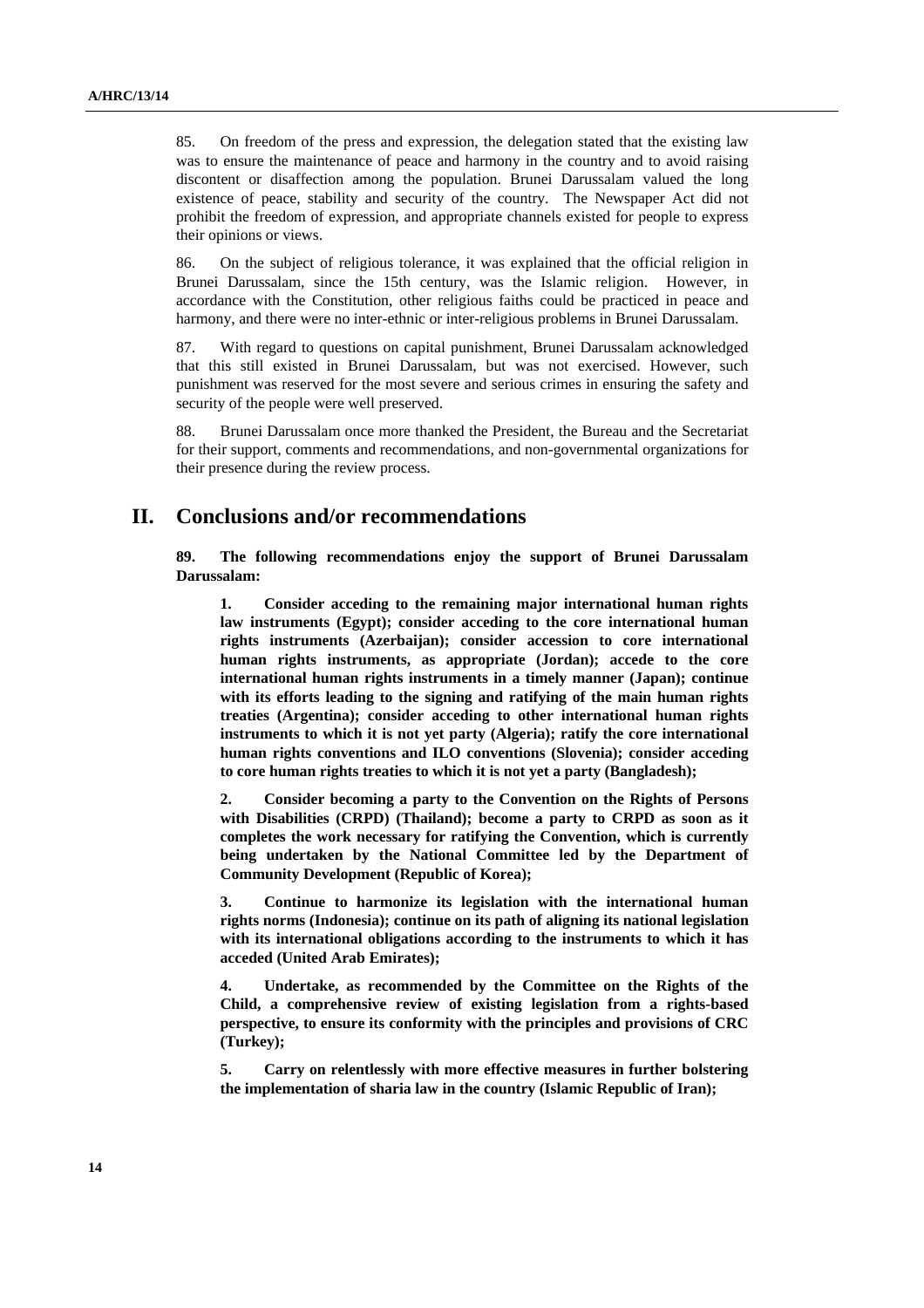**6. Continue efforts aimed at strengthening the roles, functions and capacities of national institutions and mechanisms responsible for the promotion and protection of human rights and fundamental freedoms, including the sharia legal system (Malaysia);** 

**7. Consider potential areas of expansion for the National Council on Social Issues to enable it to further promote respect for fundamental rights and freedoms for all Brunei Darussalam Darussalam's citizens (Australia);** 

**8. Continue its efforts to further strengthen its human rights infrastructure (Pakistan); continue its efforts to develop its legal and institutional framework with respect to the promotion and protection of human rights (Jordan);** 

**9. Further enhance human rights education (Jordan); continue to promote human rights education and training for both Government officials and the general public in order to ensure the further nurturing of a human rights culture within the country (Thailand);** 

**10. Adopt further measures and programmes and continue efforts in strengthening human rights in accordance with the values and customs in Brunei Darussalam (Oman); take more concrete measures with a view to fostering a genuine human rights culture with due regard to national and regional particularities as well as historical, cultural and religious backgrounds (Islamic Republic of Iran); continue efforts to promote and protect human rights while preserving the institution of the family in all its components and preserving religious tolerance (Syrian Arab Republic); continue to pursue social policies in keeping with family values and not be intimidated by suggestions on social norms that are controversial, non-universal and specific to certain societies (Bangladesh);** 

**11. Continue to cooperate with the United Nations and other international organizations to strengthen human rights (Lao People's Democratic Republic); continue its cooperation with the international human rights mechanisms with the aim of strengthening and protecting human rights in Brunei Darussalam (Saudi Arabia);** 

**12. Consider taking necessary steps to develop technical expertise to gain a better understanding of its obligations in ensuring effective implementation of human rights instruments (Pakistan); consider creating, with international technical assistance, the required national human and institutional expertise that would contribute to gaining a better understanding of its obligations and to the implementation of human rights-related treaties to which it is a party (Egypt);** 

**13. Establish an effective and inclusive process to follow up on the recommendations emerging from the universal periodic review (Norway);** 

**14. Continue ongoing efforts for the betterment of the rights of children and women and other vulnerable groups (Viet Nam); continue to strengthen the promotion and protection of the rights of vulnerable groups, such as women, children, persons with disabilities and the elderly (Thailand); continue its efforts in strengthening, promoting and protecting the rights of women (Bahrain);** 

**15. Intensify efforts to eliminate all forms of discrimination against women, inter alia through advocating and promoting women's empowerment, capacitybuilding, gender sensitivity training and public awareness-raising activities (Malaysia);**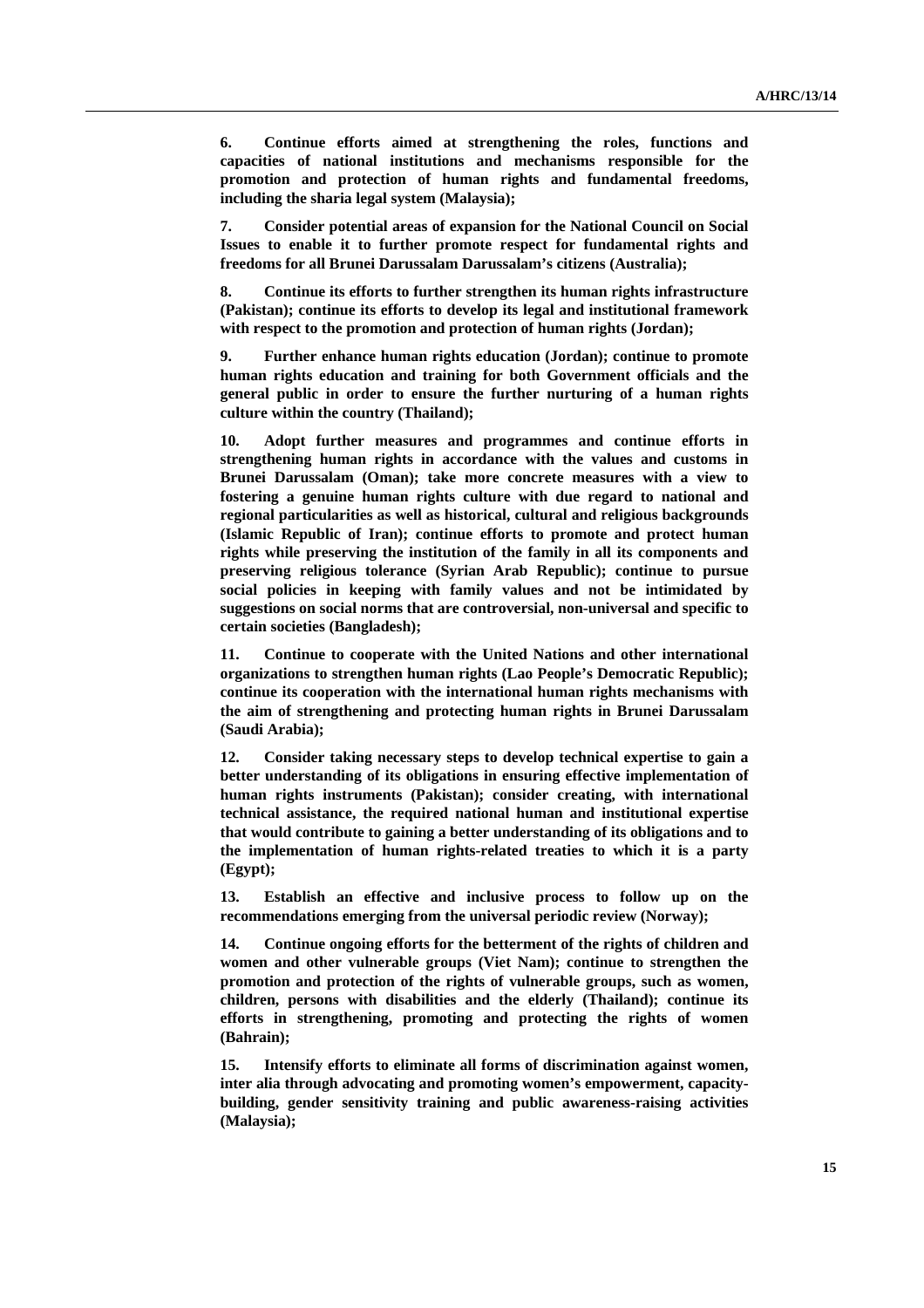**16. Take concrete measures to increase the proportion of women in senior management positions in the civil service (Norway);** 

**17. Continue efforts to combat ill-treatment of children and design policies and programmes to address these practices (Brazil);** 

**18. Specifically prohibit corporal punishment at home and in schools and undertake appropriate campaigns to educate families on alternative forms of discipline (Germany);** 

**19. Prohibit corporal punishment at home and in schools and sensitize families in this respect (Italy);** 

**20. Establish an appropriate system of juvenile justice in conformity with international standards and its international commitments (Argentina);** 

**21. Take further practical steps to enhance the administration of juvenile justice (Belarus);** 

**22. Take measures to clarify which terms and conditions apply for the granting of publishing permits to newspapers (Norway);** 

**23. Further promote the proper use of technologies, with particular attention to the Internet, based on human values, respect for self and others and children's rights (Islamic Republic of Iran);** 

**24. Maintain the momentum given to positive social policies relating to health care; allocate the necessary resources to ensure the institutional capacity required for its health-care system (Bolivarian Republic of Venezuela); continue and deepen efforts already under way to promote full enjoyment of the right to health for all (Cuba);** 

**25. Continue its efforts to promote human rights, in particular in the area of education and in providing health services (Saudi Arabia);** 

**26. Maintain and strengthen efforts geared to fulfilling the Millennium Development Goals (Cuba);** 

**27. Continue to carry out its excellent effort to ensure nine years' compulsory education for all children from the age of six (Bhutan);** 

**28. Continue to strengthen economic, political and social development with full participation of the population of all strata (Lao People's Democratic Republic);** 

**29. Share its experience with other developing countries with respect to its achievements, especially in welfare, education and health sectors (Cambodia); share its experience on achievements in areas such as education and health care (Viet Nam); consider sharing best practices from its health-care system through relevant United Nations agencies (Bhutan);** 

**30. Share with other Member States its experiences and best practices in achieving almost all targets of the Millennium Development Goals and eradicating extreme poverty (Islamic Republic of Iran);** 

**31. Share its positive experience and best practices with other countries regarding the high level of ethnic and religious tolerance in Brunei Darussalam (Azerbaijan);**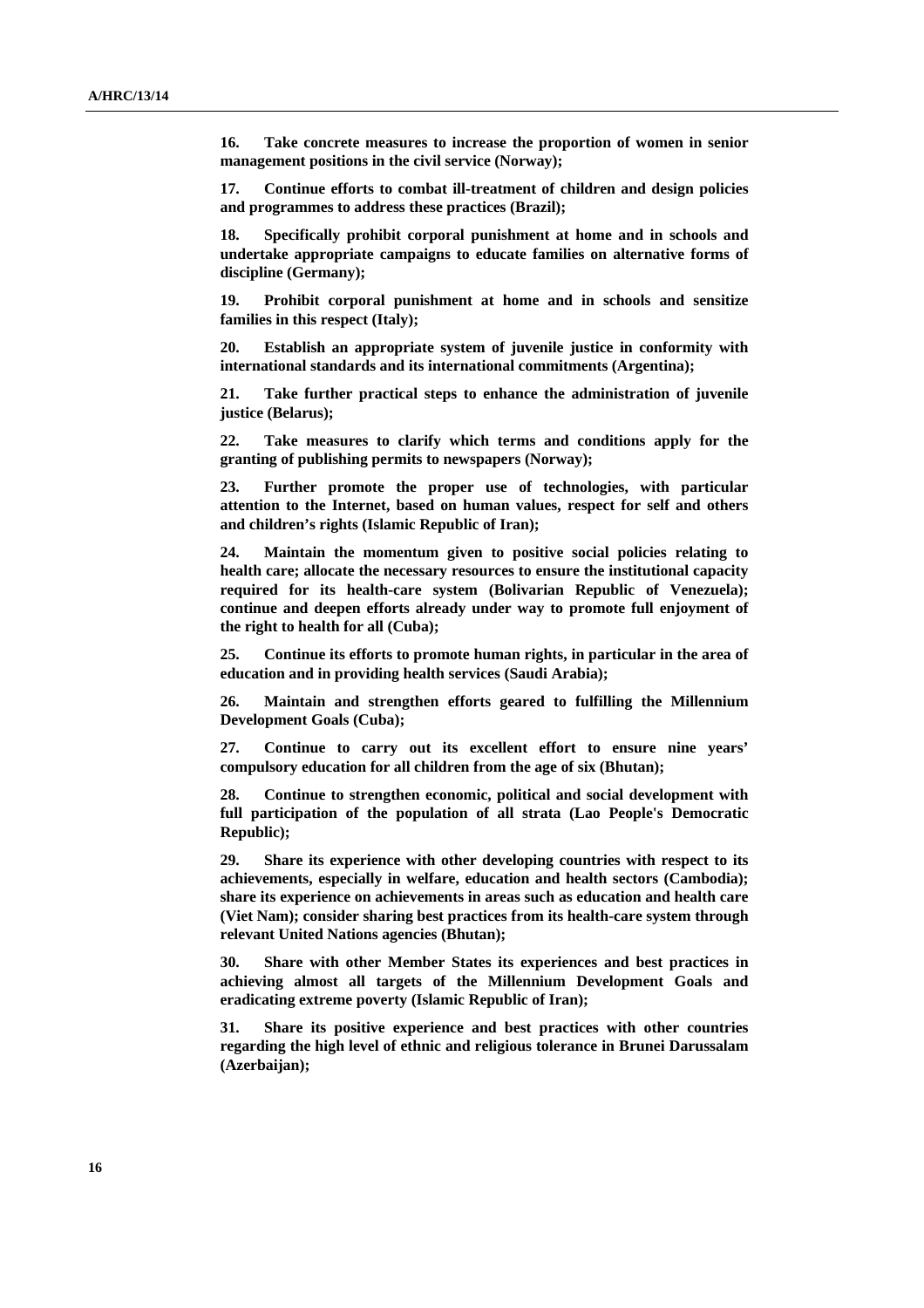**32. Persevere with implementation of its vision of Brunei Darussalam for 2035 and share its experience in this regards with the international community (Morocco);** 

**33. Continue its pro-people policies and share its experiences with countries in a comparable situation (Bangladesh).** 

**90. The following recommendations did not enjoy the support of Brunei Darussalam:**

**1. Take early action to become a party to the International Covenant on Economic, Social and Cultural Rights (ICESCR) and the International Covenant on Civil and Political Rights (ICCPR) (New Zealand); become a party to other treaties, such as ICCPR and ICESCR, as soon as possible (Republic of Korea);** 

**2. Sign and ratify ICCPR (Sweden);** 

**3. Ratify ICCPR and the Convention against Torture and Other Cruel, Inhuman or Degrading Treatment or Punishment (CAT) (France);** 

**4. Ratify ICCPR, ICESCR and CAT (Netherlands);** 

**5. Ratify core international human rights instruments, such as the International Convention on the Elimination of All Forms of Racial Discrimination (ICERD), ICESCR, ICCPR and CAT, within the context of Council resolution 9/12(Brazil); take the necessary steps for the ratification of ICESCR, ICCPR, ICERD and CAT (Germany);** 

**6. Sign and ratify the main ILO conventions , and the main international human rights instruments, particularly ICCPR, ICESCR, CAT and the International Convention for the Protection of All Persons from Enforced Disappearance (CED) (Spain);** 

**7. Consider signing or ratifying, as appropriate, the following international human rights instruments: the Optional Protocols to ICCPR, CAT, the Rome Statute of the International Criminal Court and the Convention on the Prevention and Punishment of the Crime of Genocide (Chile);** 

**8. Consider an early ratification of the Optional Protocols to ICCPR and ICESCR, CAT and the Rome Statute (Slovakia);** 

**9. Sign the Second Optional Protocol to ICCPR, Aiming at the Abolition of the Death Penalty (Portugal);** 

**10. Adhere to principles of the International Convention on the Protection of the Rights of All Migrant Workers and Members of Their Families (ICRMW) and consider favourably possibly ratifying it (Mexico);** 

**11. Consider the possibility of ratifying CED (Argentina);** 

**12. As the nominal state of emergency has unintended consequences for government accountability, review it and produce a timetable on how it might be ended (United Kingdom);** 

**13. Establish a national human rights institution, in accordance with the Paris Principles, to provide additional protection for the human rights of its citizens (New Zealand);**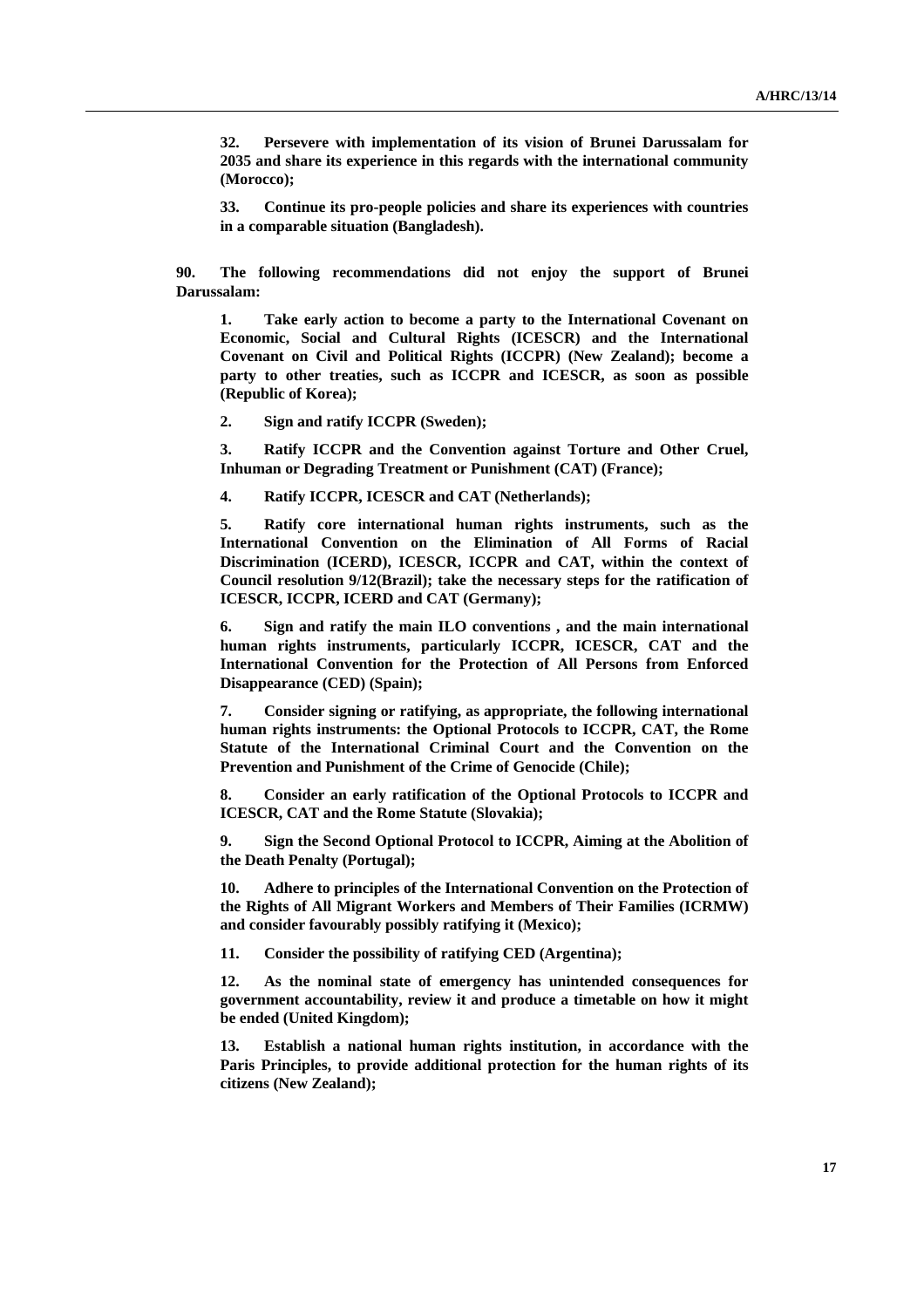**14. Establish a moratorium on executions with a view to abolishing the death penalty (Brazil); establish a moratorium on the use of the death penalty, in accordance with General Assembly resolution 62/149, taking into account that the death penalty has not been applied since 1957 (Chile); consider the establishment of a legal moratorium on the death penalty with a view to its abolition (Italy); establish a moratorium on executions with a view to abolishing the death penalty (Portugal);** 

**15. Abolish the death penalty definitively and commute all such sentences to periods of imprisonment; and put an end to caning and flogging (Spain); abolish permanently the death penalty (France); amend the concerned legislation with a view to abolishing capital punishment in line with General Assembly resolutions 62/149 and 63/168 and convert the existing death sentences to imprisonment terms (Slovakia); abolish the death penalty completely and replace it in its legislation with other sanctions that do not include cruel, inhuman or degrading treatment (Argentina);** 

**16. Revise its Penal Code so as to criminalize all acts of rape without exception and irrespective of the marital status and the gender of the victim (Netherlands); revise section 375 of the Penal Code so as to criminalize all acts of rape without exception and irrespective of the marital status and gender of the victim (Slovenia); review section 375 of the Penal Code in order to criminalize all acts of sexual violence, regardless of matrimonial status or the victim's gender (Spain); strengthen the protection of women and children by modifying section 375 of the Penal Code, which does not recognize marital rape even when the spouse is a minor (France);** 

**17. Repeal or amend all provisions in domestic laws which provide for caning for administrative offences involving immigration law (Canada);** 

**18. Specifically prohibit corporal punishment in institutions (Germany); prohibit corporal punishment in other public institutions and abolish whipping as a form of punishment (Italy); abolish the practice of corporal punishment (France); legally prohibit any form of corporal punishment of children and adolescents (Chile);** 

**19. Repeal or amend the Internal Security Act so as to abolish all forms of administrative detention (Canada); abrogate or amend the Internal Security Act and all legislation allowing for detention without trial (Spain); review the Internal Security Act of 1982 in order to bring it into line with international standards (Slovakia);** 

**20. Repeal or amend the section of the Penal Code which provides for criminal sanctions against "carnal intercourse against the order of nature" and may thus be applied to criminalize sexual activity between consenting adults, so as to ensure that it does not discriminate against lesbians, gays, bisexuals and transsexuals (Netherlands); decriminalize sexual activity between consenting adults and bring its legislation into conformity with international human rights standards by repealing legislative provisions which criminalize "carnal intercourse against the order of nature" or other sexual activity between consenting adults (Canada); abrogate or amend section 377 of the Penal Code to guarantee non-discrimination on the grounds of sexual orientation or gender identity (Spain); amend section 377 of the Penal Code in order to decriminalize consensual sexual activity among persons of the same sex (Sweden);** 

**21. End censorship of the media and ensure full freedom of expression (Sweden);**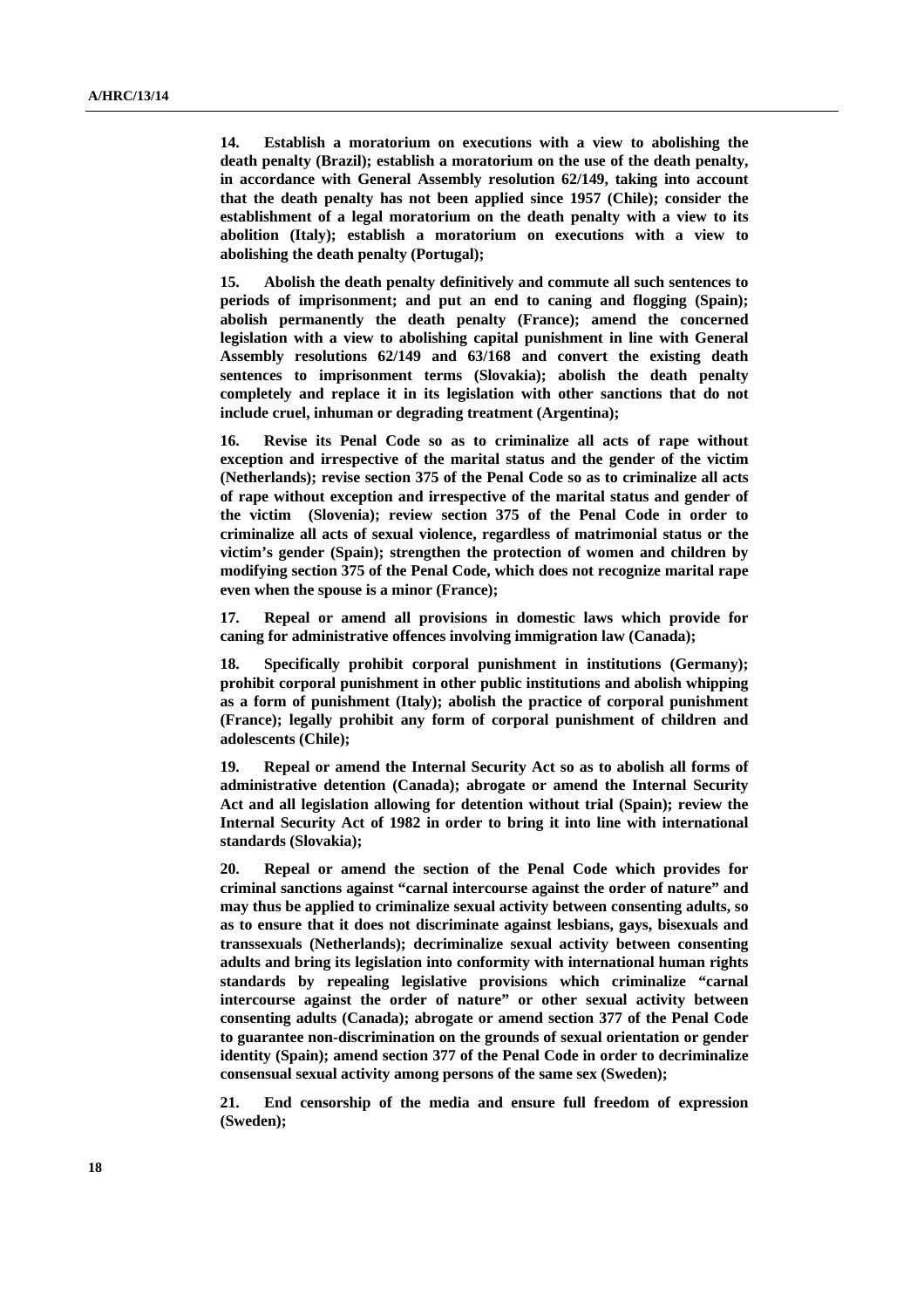**22. Amend its press-related legislation to comply with the international standards to eliminate the censorship of the printed media through annual licensing (Slovakia);** 

**23. Repeal or amend the Sedition Act and the Newspaper Act 1958 to ensure that they conform with international human rights standards, including by guaranteeing the right to freedom of expression (Canada); consider revising the Sedition Act and the Newspaper Act to ensure that they conform with international human rights standards (Slovenia); offer guarantees for the respect of civil and political rights, specifically abrogating or amending the Sedition Act and the Newspaper Act of 1958 in order to ensure compatibility with international standards and to ensure respect for freedom of expression (Spain); consider reviewing the Sedition Act (Italy); amend the Newspaper Act of 1958 to ensure that it respects and protects the right to freedom of expression in accordance with international standards (Norway); rescind the Sedition Act and the Newspaper Act and bring its laws and practices regarding freedom of the media and freedom of speech into line with the Universal Declaration on Human Rights (United States);** 

**24. Halt prosecutions of individuals for possessing "seditious" material critical of the State and the royal family (United States);** 

**25. Cease restricting media outlets from printing opinions critical of the Government of Brunei Darussalam in line with the right to freedom of expression (United States);** 

**26. Give an opportunity to newspapers whose permits have been rejected to appeal the decision to a third party (Norway); establish an open and transparent licensing process for newspapers that is subject to independent review (United States);** 

**27. Repeal or amend the Societies Order to ensure that it does not violate the right to peaceful association or assembly (Canada).** 

**91**. **Brunei Darussalam notes the following recommendations and will provide appropriate responses in due time. The responses will be included in the outcome report to be adopted by the Human Rights Council at its thirteenth session:** 

**1. Consider ratification of core international human rights instruments to which it is not yet a party, such as ICCPR and ICESCR (Philippines);** 

**2. Consider acceding to the main human rights instruments, including ICCPR, ICESCR and CAT (Portugal); consider accession to ICCPR, ICESCR, CAT and other core human rights treaties (Australia);** 

**3. Consider signing/acceding to the main international human rights instruments, including ICCPR, ICESCR, ICERD and ICRMW (Nigeria);** 

**4. Consider signing or ratifying, as appropriate, the following international human rights instruments: ICCPR, ICESCR and ICERD (Chile); consider an early ratification of ICCPR, ICERD and ICESCR (Slovakia); Encourage it to sign and ratify ICERD and OP-CRC-AC (Spain);** 

**5. Consider the possibility of acceding to ICRMW (Algeria);** 

**6. Remove its reservations to CRC and the Convention on the Elimination of All Forms of Discrimination against Women (CEDAW) (Netherlands); consider re-examining its reservations to CRC and CEDAW with a view to**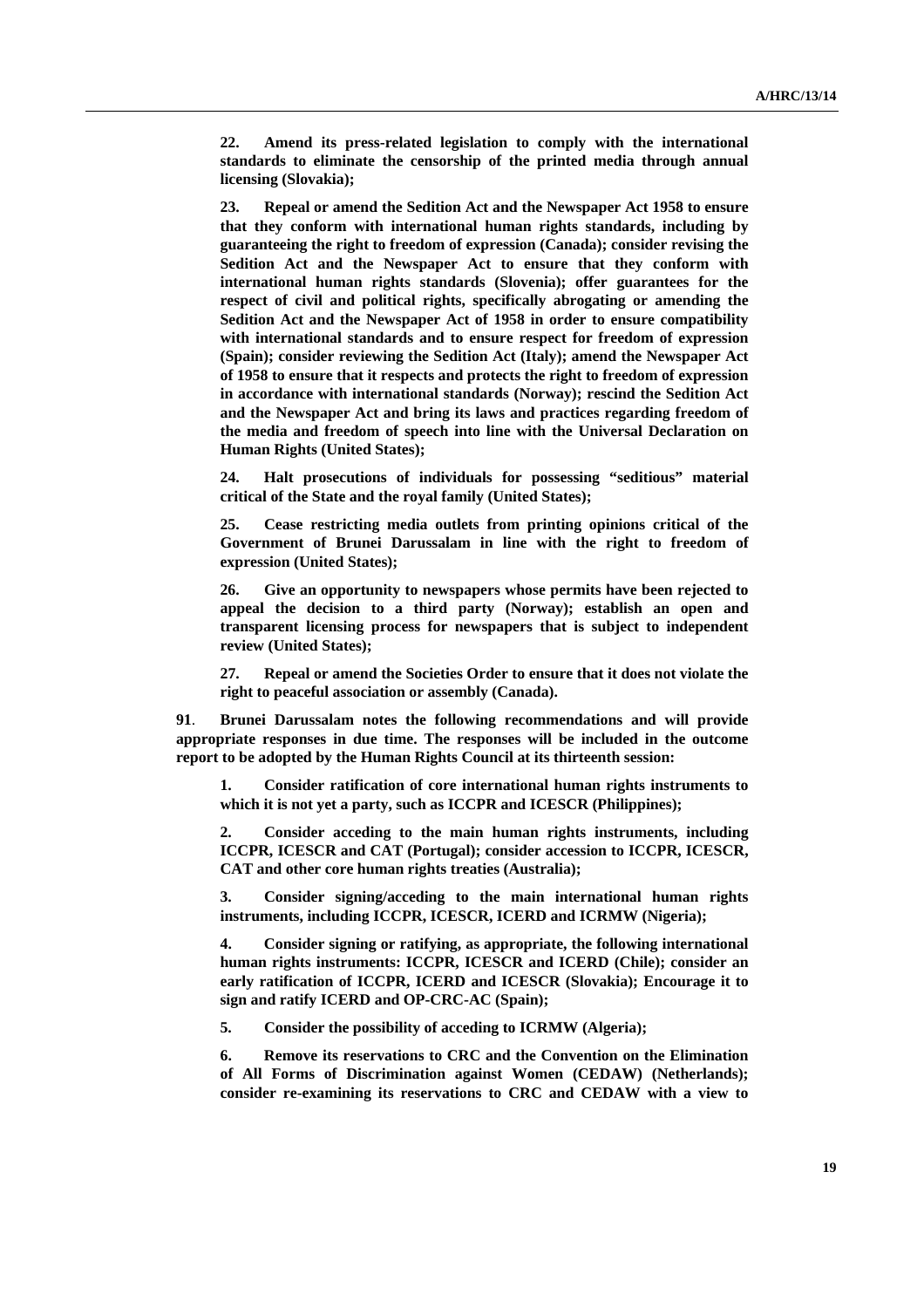**withdrawing them (Brazil); lift its reservations to articles 9 and 29 of CEDAW and its reservation to CRC (Canada);** 

**7. Withdraw its reservations to CEDAW and CRC (Slovakia);** 

**8. Withdraw its reservations to CRC and CEDAW that are contrary to their objective and scope (Slovenia);** 

**9. Adopt measures for full implementation of the principles of CEDAW and eliminate its reservations to this instrument so that it can be better implemented (Mexico);** 

**10. Undertake a comprehensive study on the feasibility and relevance of establishing a national human rights institution in conformity with the Paris Principles (Malaysia); consider the establishment of an independent national human rights institution in conformity with the Paris Principles (Egypt);** 

**11. Provide for training of members of the legal profession to be gendersensitive and work towards mobilization of religious leaders to support such efforts (Germany);** 

**12. Extend an open and permanent invitation to the United Nations human rights special procedures mandate-holders (Chile); consider extending a standing invitation to all special procedures of the Human Rights Council (Latvia); substantiate its willingness to cooperate with the special procedures of the Human Rights Council by issuing them with a standing invitation (New Zealand);** 

**13. Take a human rights approach to issues of race, citizenship and religion to foster an inclusive society in which all are equally protected (United Kingdom);** 

**14. Consider favourably reviewing its national legislation to prevent victims of trafficking in persons from being punished (Mexico);** 

**15. Raise the minimum age of criminal responsibility (Brazil, Belarus); raise the age of criminal responsibility for minors (Argentina);** 

**16. Raise the minimum age of criminal responsibility to an age in accordance with CRC (Portugal);** 

**17. Remove restrictions on religious freedoms (Canada);** 

**18. Lift the ban on the importation of religious teaching materials and scriptures in order to enhance and protect freedom of religion and worship (Italy);** 

**19. Permit members of all religious groups to practice their beliefs freely and allow members of other religious minorities to import scriptures, proselytize, establish new places of worship and instruct their believers, in line with the right to freedom of religion (United States);** 

**20. Allow individuals to peacefully exercise their right to freedom of expression (United States);** 

**21. Ensure that the procedures governing registration of civil society organizations are transparent, non-discriminatory, expeditious and inexpensive and that they allow for the possibility of appeal, avoid requiring re-registration and are in conformity with international human rights standards (Norway); remove the requirement for civil society organizations to provide a complete list of the organization's members to the Government (Norway);**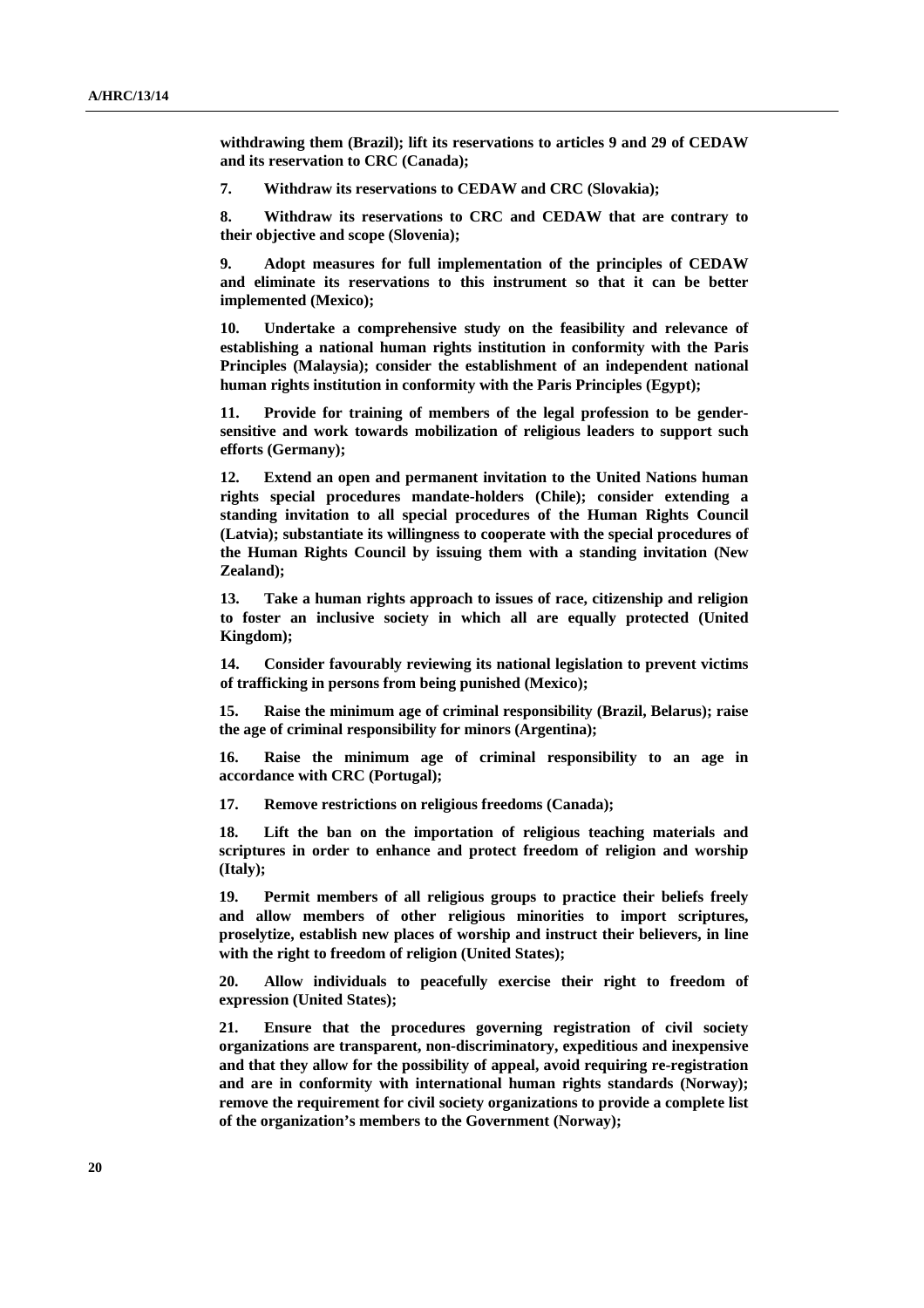**22. Take effective measures to guarantee respect for the rights of migrant workers (Algeria);** 

**23. Seek to better enforce statutes protecting immigrant workers from exploitation and mistreatment (United States);** 

**24. Reconsider the practice of confiscating the passports of migrants who bring to the courts a dispute with their employers, or consider an emergency judicial procedure which makes it possible to fully guarantee the rights of migrant workers on its territory (France);** 

**25. Pursue plans to develop civil rights and citizens' political engagement, drawing inter alia on traditions of grassroots consultation in Brunei Darussalam, with a clearer timetable for development of the Legislative Council, leading to the creation of a more effective mechanism for executive accountability (United Kingdom).** 

**92. All conclusions and/or recommendations contained in the present report reflect the position of the submitting State(s) and/or the State under review. They should not be construed as endorsed by the Working Group as a whole.**